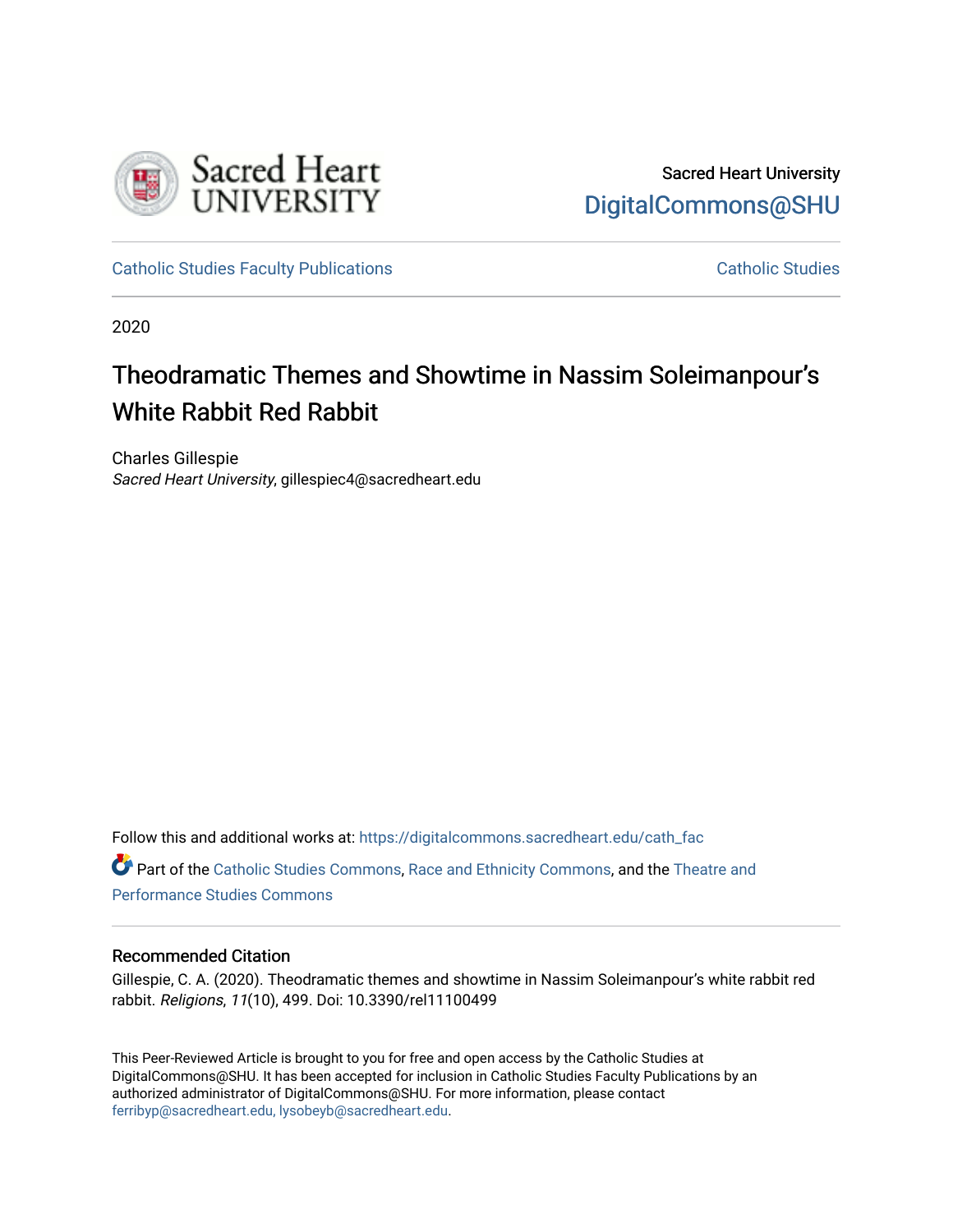



# *Article* **Theodramatic Themes and Showtime in Nassim Soleimanpour's** *White Rabbit Red Rabbit*

# **Charles A. Gillespie**

Department of Catholic Studies, Sacred Heart University, Fairfield, CT 06825, USA; gillespiec4@sacredheart.edu

Received: 9 July 2020; Accepted: 23 September 2020; Published: 29 September 2020



**Abstract:** This essay engages the experimental playwright Nassim Soleimanpour's *White Rabbit Red Rabbit* alongside the theological dramatic theory of Hans Urs von Balthasar. Every Soleimanpour play can only happen once. Actors receive the script as they begin the show; any given actor must perform Soleimanpour's drama as a cold reading unique in history. I propose "Showtime" to theorize this theatrical temporality, exemplified by *White Rabbit Red Rabbit* and shared by von Balthasar's theology, on analogy to stage space. This article further examines the play's themes of identity, self-sacrifice, free obedience, and writing about time through a "theodramatic structural analysis" keyed to von Balthasar. Soleimanpour expands Balthasarian theodramatics in unexpected and unintended directions. So too did the performance of *White Rabbit Red Rabbit* I attended in 2016 that featured Wayne Brady as the actor. This essay concludes with analysis of that performance and how it places this essay's theodramatic structural analysis into contexts of race and the history of anti-Black racism in the United States.

**Keywords:** Balthasar; improvisation; time; death; theatrical hermeneutics

## **1. Introduction**

I performed as audience in a strange play one night in 2016, one where the actor held the script and we discovered its meaning together for the first time. *White Rabbit Red Rabbit* told its story about time, obedience, and death [\(Soleimanpour](#page-18-0) [2017\)](#page-18-0). I witnessed what I took to be a religious drama, one where the faithful might feel compelled to kneel in deference to the real presence of God. Others, perhaps, saw a raucous improvised comedy on the edge between a piece of theatrical drama and performance art. I wonder whether Nassim Soleimanpour ever thinks about his play as a work of dramatic Christian theology? Playwright Nassim Soleimanpour both is and is not the actor's voice in *White Rabbit Red Rabbit,* on analogy to how God the Father both is and is not God the Son. Like all analogies, an appeal to trinitarian theology to explain an experimental play falls short. Soleimanpour's rabbits are not Easter bunnies.

My aim, then, is not to explain but to think about Soleimanpour's play in the company of another sort of dramatic theologian, the Swiss-Catholic Hans Urs von Balthasar and his five-volume *Theo-Drama* [\(Balthasar](#page-17-0) [1988,](#page-17-0) [1990,](#page-17-1) [1992,](#page-17-2) [1994,](#page-17-3) [1998\)](#page-17-4). *White Rabbit Red Rabbit* exemplifies what von Balthasar imagines to be drama's contribution to a Christian philosophical theology. This essay attempts a "theodramatic structural analysis" of Soleimanpour's play.

For von Balthasar, theatrical drama aids investigation into the frameworks that undergird theological reasoning according to Christian religious symbols in response to God's self-revelation by participants in that real and ongoing drama. Drama foregrounds freedom, action, and presence, and these are also key theological themes for interpreting God's relationship to humans and the created world. But theatre also displays how philosophical theology might be presented to and shared by a mixed and public audience. If drama promises a structure (in Balthasarian terms, a "form") for seeing theology at play, then *White Rabbit Red Rabbit* demonstrates the importance of theatrical drama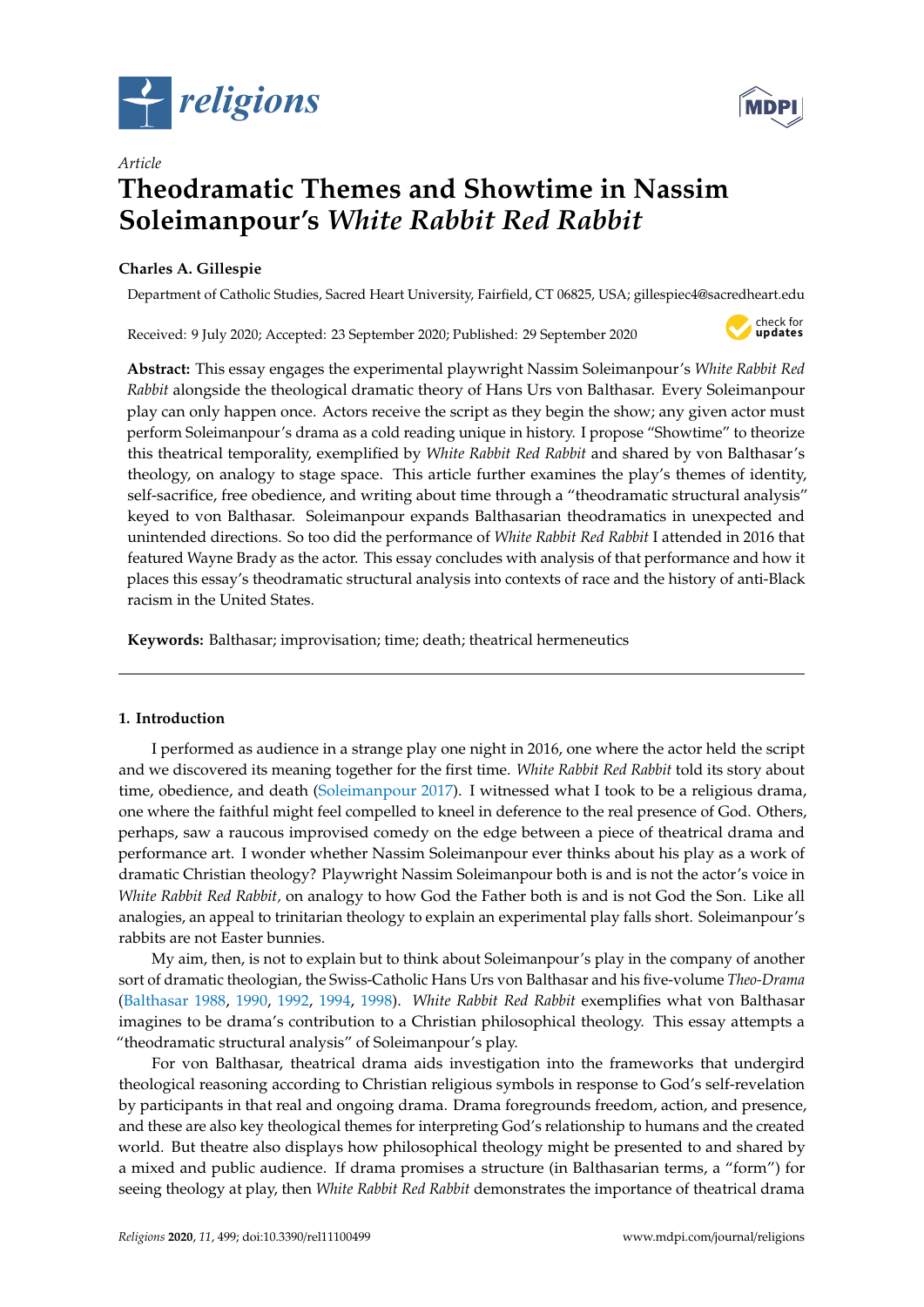for thinking about sacrifice, obedience, and the risks of a dramatic ending already written to be sent forward beyond time. Such themes reflect "dramatic resources for theology" even without the use of overt religious symbols, reportage of religious experience, or revealed knowledge derived from faith. Sacrifice, obedience, and writing about and across time are "theodramatic" categories—deploying von Balthasar's term for theological dramatic theory—that help clarify the stakes of Soleimanpour's still ongoing theatrical experiment.

But what could possibly be meant by my phrase "dramatic ending already written to be sent forward beyond time"? How does convoluted dramatic temporality unfold theological themes of sacrifice and obedience? For those interested in von Balthasar's theodramatic analogy for Christian theology, Soleimanpour would expand a theologian's theatrical canon to include more contemporary, non-naturalistic, non-European, and non-Christian drama.<sup>1</sup> Such a reading extends Jennifer Newsome Martin's distillation of von Balthasar's "principle of generosity toward the often ambiguous cultural contribution of the world, as Balthasar sanctions the mediatory or revelatory capacity of cultural products: music, art, drama, prose literature, and poetry, even those not explicitly or exceptionally Christian" [\(Martin](#page-18-1) [2015,](#page-18-1) p. 201). Particularly, *White Rabbit Red Rabbit*'s metatheatrical ruminations on the drama of history dovetail nicely with von Balthasar's own sense of the world's Christian salvation drama [\(Quash](#page-18-2) [2005\)](#page-18-2). But this essay intends more than only a Balthasarian reading of an experimental play. Instead, it also looks to Soleimanpour's play as a model for highlighting the latent religious dimensions of theatrical hermeneutics, particularly in regards to temporality and texts and performing communities.<sup>2</sup>

Any given performance of *White Rabbit Red Rabbit* self-consciously underscores its uniqueness in history. Soleimanpour's script has been played hundreds of times, but each and every performance demands a new actor to discover the drama for the first time alongside the audience. The performance thus underscores a singular, unrepeatable happening in the lives of its players (actor and audience) as well as the performance history of the world.<sup>3</sup> While the same "eph-hapax" quality might be said theoretically about every theatrical performance, the theatrical conceit of *White Rabbit Red Rabbit* depends on theatrical drama's formally repeatable historical singularity [\(Balthasar](#page-17-0) [1988,](#page-17-0) p. 21).<sup>4</sup> In other words, any given actor can only play *White Rabbit Red Rabbit*'s script once, but that script can be and has been reused time and again by new and different actors. After generally tracing some of

There is an undeniable Eurocentrism to von Balthasar's dramatic theory as a "product of the Western world ... although originally [the world-stage concept] arises from an awareness of the world which is at least as Asiatic as it is European. Quite apart from the Greeks, countless other peoples have been acquainted with the cultic and mythic drama: Egypt, Babylon, China, Indonesia, and Japan with its Noh plays that survive to this day". [\(Balthasar](#page-17-0) [1988,](#page-17-0) p. 135). But von Balthasar contends that the exclusion of other religions and cultures reflects the finitude of a single reader enmeshed in a particular culture. He puts it explicitly in the "Foreword" to the first volume of the entire trilogy of which *Theo-Drama* is the middle part: "But the author's education has not allowed for such an expansion, and a superficial presentation of such material would have been dilettantism. May those qualified come to complete the present fragment" [\(Balthasar](#page-17-5) [1982,](#page-17-5) p. 11). The finite human can only interpret God from the standpoint of human finitude, and this includes social location and education as well as choices regarding the sorts of arts and cultures a theologian consumes.

<sup>&</sup>lt;sup>2</sup> Many Christian theologians have identified the productive resonance between theological interpretation and dramatic interpretation. (See, among many, [Vanhoozer](#page-18-3) [2005,](#page-18-3) [2014;](#page-18-4) [Vander Lugt and Hart](#page-18-5) [2015\)](#page-18-5) For von Balthasar, "All theology is an interpretation of divine revelation. Thus, in its totality, it can only be hermeneutics" [\(Balthasar](#page-17-1) [1990,](#page-17-1) p. 91).

On the uniqueness of historical events in theatre history, see [\(Balthasar](#page-17-0) [1988,](#page-17-0) p. 301).

<sup>4</sup> Repeatable historical singularity shows why von Balthasar's believes drama, an event that unfolds in time characterized by free action, must become a preferred mode of Christian theological interpretation. All the more so if there is "a biblical answer to the question" of human existence that might be "intelligible to human beings". The "human dramatic question" of existence receives God's "divine dramatic answer". God's *definitive, unique, and singular historical action* in and through the person of Jesus the Christ "is relevant in all ages". Von Balthasar coins the neologism "eph-hapax" from the Greek *eph*- (as in the "all over" quality to skin in "epidermis") and *hapax* ("once") to describe this universally applicable "unique answer to all instances of the question" posed by the drama of human existence. "Eph-hapax" alludes to the technical term from literary and biblical criticism: *hapax legomenon*, a word that appears only once in a given text. Ironically and poetically, von Balthasar's term "eph-hapax" appears three times in the five volumes of *Theo-Drama* but *only* in the single cited paragraph on [\(Balthasar](#page-17-0) [1988,](#page-17-0) p. 21) ("ephhapax" in the German, cf. [Balthasar](#page-17-6) [1973,](#page-17-6) pp. 20–1). The paragraph clearly proceeds with the Bible in mind, but the three-fold singularity of "eph-hapax" in the text and its object of reference (i.e., the *action* of God in the Christ "most acute" when "Good Friday turns into Easter") perhaps also means to invoke von Balthasar's trinitarian Christology.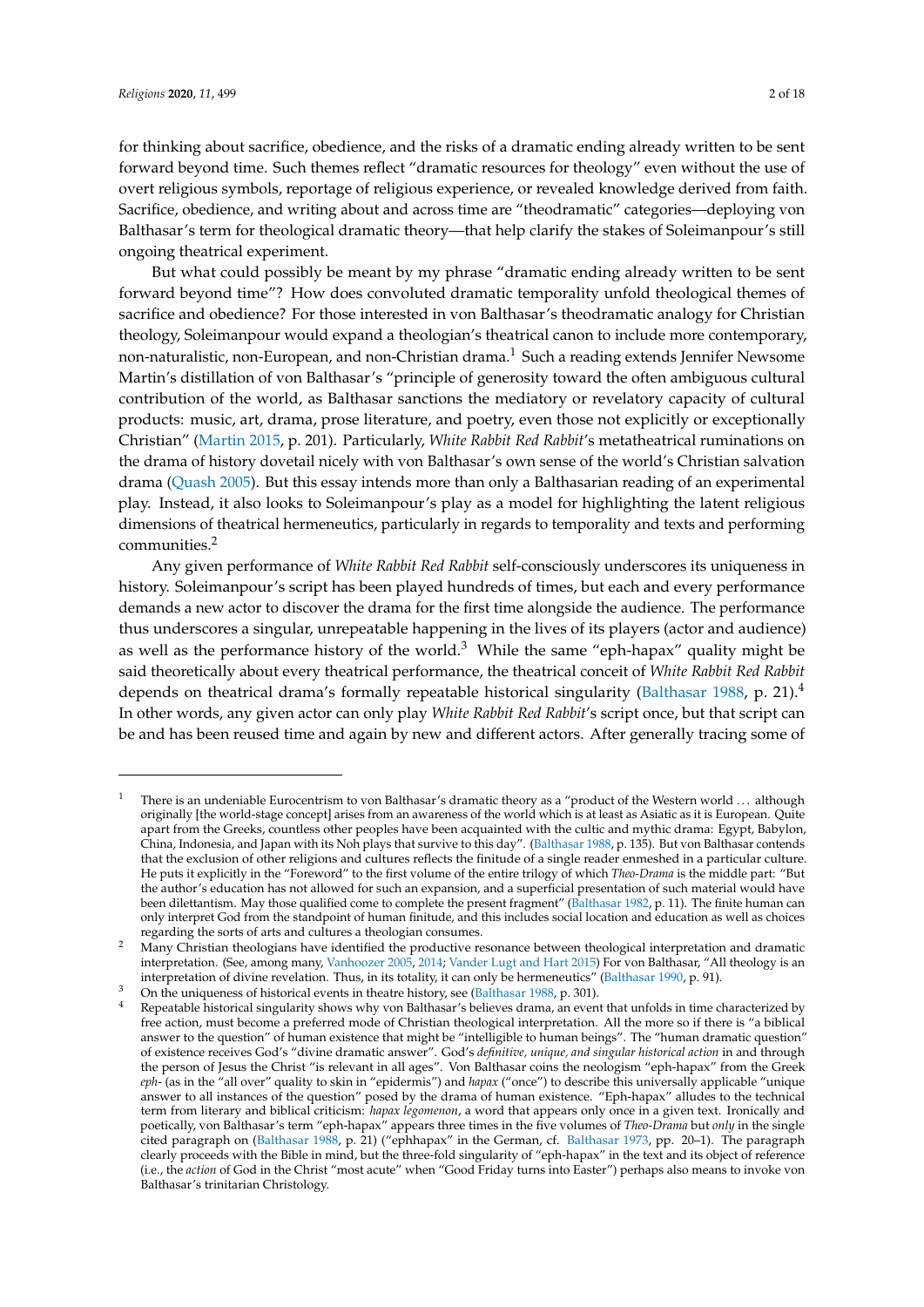the play's themes "in abstract", I will turn to the particular performance of the play I witnessed as a participant-observer and its productive frictions between history, text, performance, and interpreting community. *White Rabbit Red Rabbit* calls attention to theatrical drama's situatedness within and in response to a much wider story, including stories that actors, audiences, playwrights, and producers may never have intended to be told.

It is best to include, however, a warning. Scholarship about contemporary theatrical drama risks spoiling the plot. For some, the "spoiler" is a kind of ruin to the fun of discovery that prematurely releases dramatic tension; for others, "spoilers" empower critique.<sup>5</sup> In the case of *White Rabbit Red Rabbit*, such "spoilers" necessarily transform the object of consideration for the uninitiated. To already know the contents of the play's next page changes the play's theatrical possibilities and player's theatrical choices. Indeed, Soleimanpour *prohibits* foreknowledge about that which is unrelentingly destined by the printed script: "Give the actor the instructions below 48 hours before their performance. DO NOT give them a copy of the play. Ask them not to see the play, nor to learn anything about it before" [\(Soleimanpour](#page-18-0) [2017\)](#page-18-0).<sup>6</sup> Such rules do not govern the audience; it is certainly possible to see this play again and again, night after night. Soleimanpour explicitly directs this prohibition to the performer alone. But *all* first-time witnesses to *White Rabbit Red Rabbit* play along in their own role. In a qualified sense, *everyone* who does not already know the play's script shares the actor's experience of time. The end has already been written, printed, given, and held by the actor, but its contents are not yet fully revealed or realized. I contend that this structural dynamic makes the play evocative of Abrahamic religious temporality. The entire book of history has been written and remains known to God in God's providence, but the world's story unfolds with human freedom and under the author's divine command against divination and soothsaying. Obedience to tradition, too, becomes a motif in *White Rabbit Red Rabbit.* I dutifully commend my reader to follow Soleimanpour's instructions and consider watching or reading the play for the first time prior to continuing this essay to get a sense of the play without the "spoilers" necessary for my writing. Already, theatrical obedience and timing become complicated themes.

#### **2. Words, Presence, and Soleimanpour's Theatrical Style**

Theatrical words can transcend historical boundedness and political boundaries.<sup>7</sup> Soleimanpour plays with language as a recurring theme in order to transfigure the relations of history and relationships across space and time. The play speaks from pasts, presents, and futures as an autonomous text. Its script renders the actor into a prophet of a non-existent past, and its plot meditates on the very problem of con-scripting an actor to follow the play down this rabbit hole. To perform with a script is, for Soleimanpour, to be obedient to that script's mission. The actor issues the commands of the playwright: "I actually made someone make you do something. [ . . . ] What are your limits of OBEDIENCE?" [\(Soleimanpour](#page-18-0) [2017,](#page-18-0) p. 25). Theatre, therefore, demonstrates an analogous obedience to the one expected in response to the call of God. Obedience to God differs from obedience to a

<sup>5</sup> Certain theatrical styles, such as Bertolt Brecht's Epic Theater, intentionally give away the plot so as to encourage critical and distanced reflection on its political and ethical meanings.

The first words of the printed script are "Instructions to the Producer/Presenter". Some pages of the print version, such as the one referenced here, are not numbered. Soleimanpour includes words in all capitals as a way to indicate something important for the actor to emphasize. All of the capitalization, boldface, and underlining in my quotations from Soleimanpour's script match the original.

<sup>7</sup> Soleimanpour is not alone amongst twenty-first-century playwrights who use theatre to cross religious, colonial, and militarized boundaries between the middle east and the north Atlantic, but Soleimanpour's experimental *form* sets his work apart. For example, Tony Kushner's *Homebody*/*Kabul* [\(Kushner](#page-17-7) [2004\)](#page-17-7) approaches quite similar ideas about border-transgressing poetics thematically. Similarly, too, the multiple published versions of Kushner's play carry their own sense of an "unfinished" project. Kushner's *Homebody*/*Kabul*, however, deploys many of the expected conventions of a Broadway or West End production (e.g., memorization, naturalistic costuming and acting, scenes, a curtain call) missing from *White Rabbit Red Rabbit*.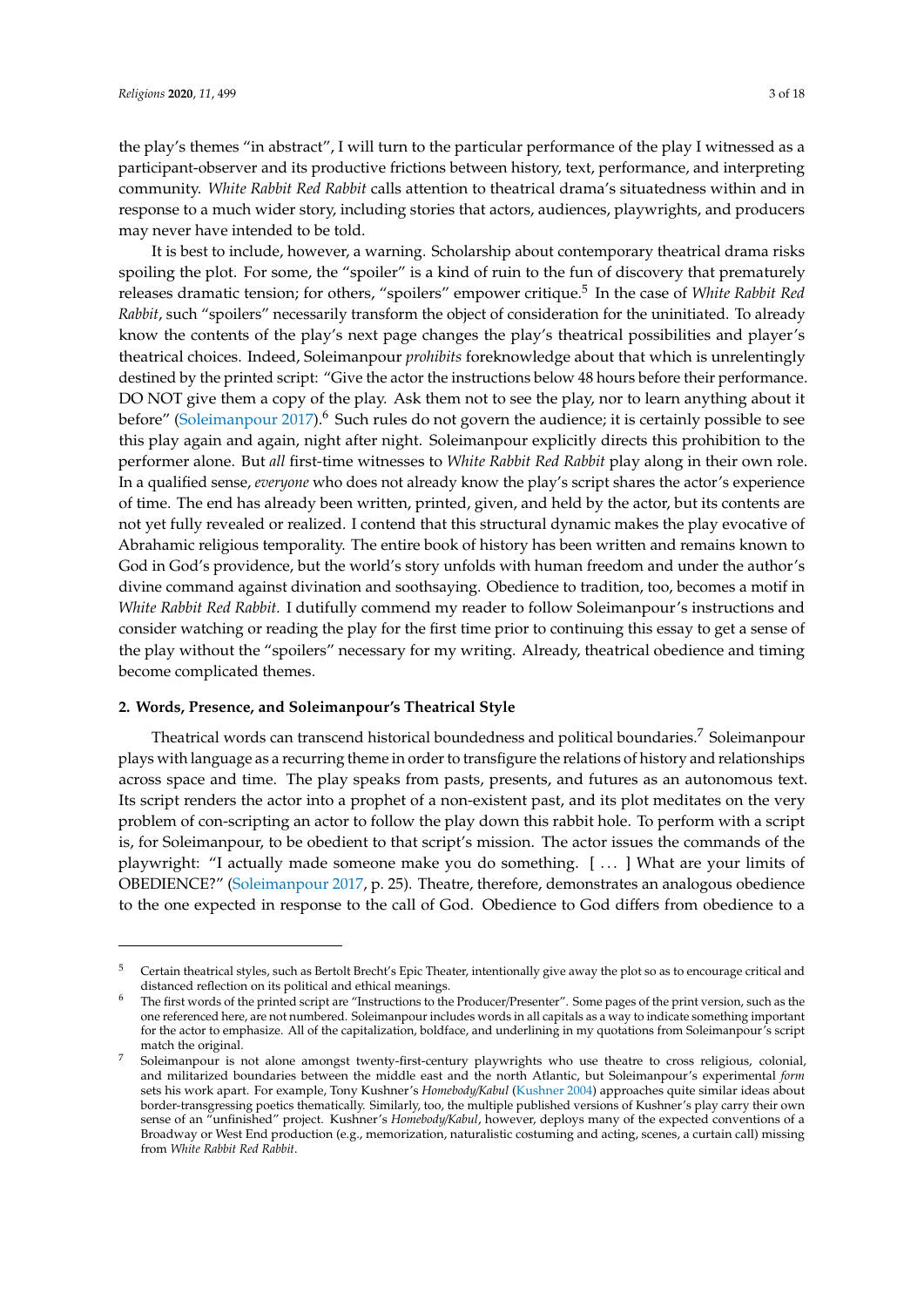playwright's text (rarely is God so straightforward), yet a text speaks action into being without its own voice.

Obedience to the text requires the actor's free choice to be obedient. To borrow Paul Ricoeur's phrase, the script is a "mute text" until the actor communicates on its behalf.<sup>8</sup> "This communication needs an INTERMEDIATE ... the person who is called THE ACTOR" [\(Soleimanpour](#page-18-0) [2017,](#page-18-0) p. 24). Is the "I" spoken by a character co-identical with the ego of the actor or the playwright? Or are we already playing roles dictated to us by innumerable cultural scripts? Soleimanpour displays such roles in the playful animal pageants and rabbit parables of the script [\(Soleimanpour](#page-18-0) [2017,](#page-18-0) pp. 16–17, 38ff). Clear distinctions between what marks obedience to a "felt presence" in religious experience (a "call") or obedience to unspoken social rules can be difficult to draw [\(Dox](#page-17-8) [2016\)](#page-17-8).<sup>9</sup> *White Rabbit Red Rabbit* posits a playwright responsible for the text now printed on the physical script. The playwright's body remains distinct and distant from the historical event of performance, but he is nonetheless given a *present* voice by the actor. Audiences hear Soleimanpour's "I" in the actor's voice. Accounts of easy co-identification between actor and writer further rupture in Soleimanpour's later work, *Nassim*, a heartfelt piece about language and home, where Soleimanpour plays *himself* alongside another unknowing and unknown actor.

I want to linger for a moment with the comparison between *White Rabbit Red Rabbit* and *Nassim* to delineate some of Soleimanpour's theatrical techniques and style. Both plays are exercises in what Aida Rocci calls Soleimanpour's "manila envelope theatre" [\(Rocci](#page-18-6) [2017\)](#page-18-6). Any given performance features an actor who does not know the play's script in advance. That is, both pieces feature a "COLD READING" [\(Soleimanpour](#page-18-0) [2017,](#page-18-0) p. 3) from printed scripts by actors with the help some of our era's ubiquitous telecommunications technology and some plot-consequential props. *Nassim* even includes live projections and photography as a part of the fun. As a genre, Soleimanpour's "manila envelope" dramas foreground their own materiality. Though the plot is metatheatrical and seems to be mostly an actor talking about actors talking, a Soleimanpour script *cannot* be dematerialized into memory or smoothed into the veneer of spontaneity in rehearsals.<sup>10</sup> Performances will be rife with mistakes and improvisations as easily understood to be innovations as they might be considered "glitches" in the theatrical ritual [\(Grimes](#page-17-9) [2014,](#page-17-9) p. 73).<sup>11</sup> Both *Nassim* and *White Rabbit Red Rabbit* invite the audience to participate, both on stage and off. Both *Nassim* and *White Rabbit Red Rabbit* collapse distance and estrangement by means of a shared and textually mediated experience. Both *Nassim* and *White Rabbit Red Rabbit* prompt us to consider Soleimanpour's biography as revelatory or, perhaps, at least interesting enough to merit a night's entertainment.

The figure of the playwright is present for both plays, but in very different modes. The instructions to the producer of *White Rabbit Red Rabbit* requests (quite politely) that "it might be nice" if an "empty

<sup>8</sup> "The text is mute. An asymmetric relation obtains between text and reader, in which only one of the partners speaks for the two. The text is like a musical score and the reader like the orchestra conductor who obeys the instructions of the notation" [\(Ricoeur](#page-18-7) [1976,](#page-18-7) p. 75). Here, Ricoeur is not being esoteric. Texts are mute because they lack the mouths to speak on their own behalf. Soleimanpour's theatrical script operates like Ricoeur's reference to a musical score: in order to speak the text/script/score *must be played*.

<sup>9</sup> Donalee Dox's *Reckoning with the Spirit in the Paradigm of Performance* opens new ways to consider the spiritual knowledge imparted by "what cannot be seen in vernacular spiritual practices but is (for practitioners) nonetheless present" [\(Dox](#page-17-8) [2016,](#page-17-8) p. 148). Empiricist methodologies that require the confirmation of presence only through *material* and *measurable* proof create difficulties for performance studies interpretations. Dox calls performance the "permeable boundary between people's sense of an inner, spiritual life and the bodies acting in the materiality of culture" [\(Dox](#page-17-8) [2016,](#page-17-8) p. 60). For Dox, the materialist norms of the "performance paradigm" dismiss or explain away spiritual knowledges prior to serious investigation on practitioner's terms.

<sup>10</sup> Soleimanpour's experimental approach—"for ME, this is not so much a PLAY, as an EXPERIMENT" [\(Soleimanpour](#page-18-0) [2017,](#page-18-0) p. 3)—exemplifies Larry D. Bouchard's "three overlapping sorts of metatheatre" [\(Bouchard](#page-17-10) [2020,](#page-17-10) p. 4). Both Soleimanpour's style and the *White Rabbit Red Rabbit* script foreground the theatricality of each performance (MT-1); the titular rabbit parable with its audience participants and animal pantomimes constitute a show within a show (MT-2); and the play's metaphors about obedience, suicide, and life [\(Soleimanpour](#page-18-0) [2017,](#page-18-0) p. 46ff) present the entire event as MT-3.

<sup>11</sup> For Grimes, "ritual glitches" are noticeable and unintended disruptions to ritual action, like a "badly timed flyover of military helicopters" that can stop a public reading [\(Grimes](#page-17-9) [2014,](#page-17-9) p. 110). A ritual glitch calls attention to ritual as human activity capable of "failure" and open to criticism.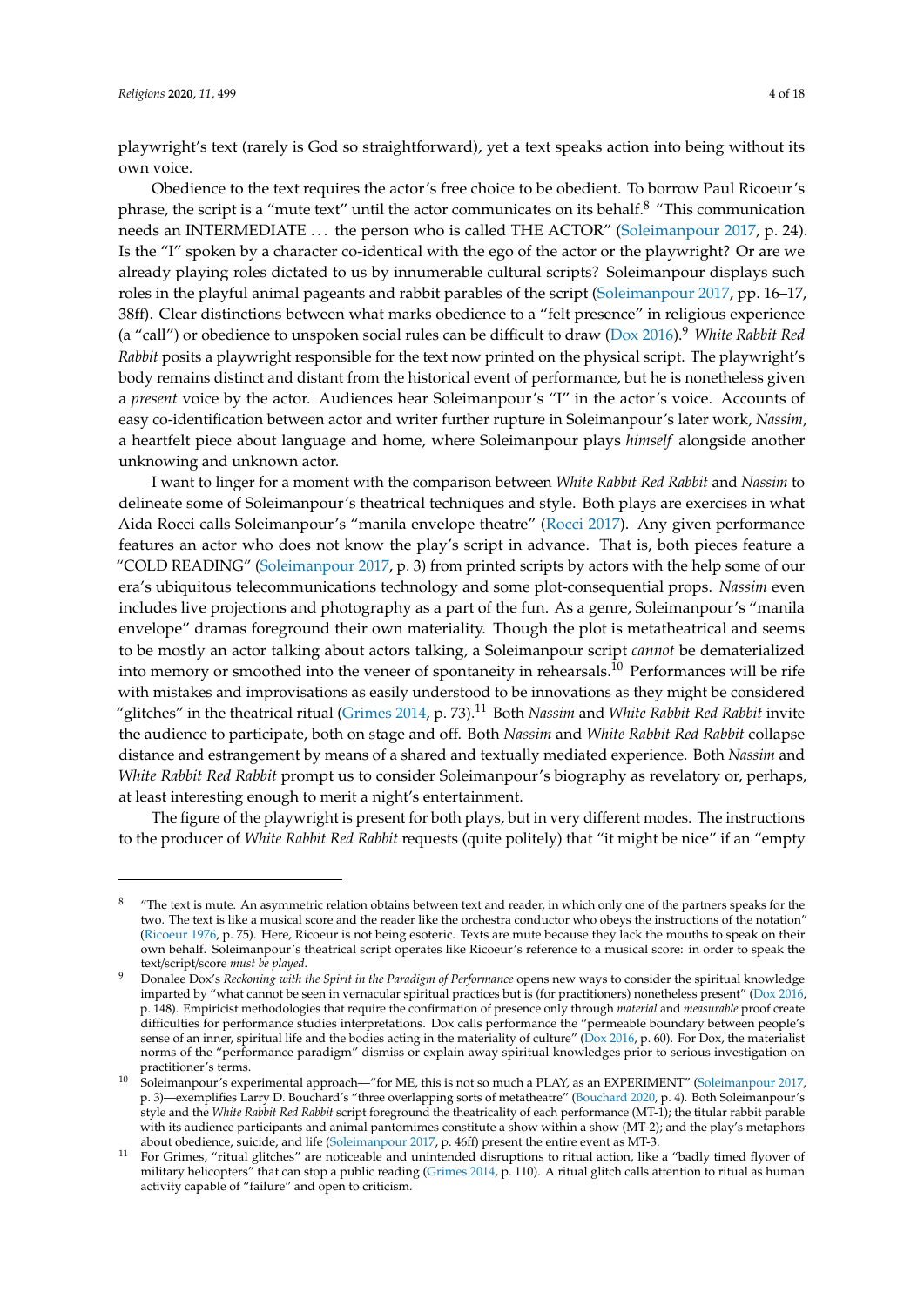seat in the front row" be reserved for the playwright.<sup>12</sup> The script calls repeated attention to the mobile "self" of the narrating actor and the script's writer. Do actors play Soleimanpour or themselves? It is not an Iranian dissident in 2010 who commands the scene but printed papers that construct a world and invite action. "Sometimes I get scared writing this play. I feel I'm designing a BIG GUN which will shoot somebody one day. Maybe even myself" [\(Soleimanpour](#page-18-0) [2017,](#page-18-0) p. 35). These pages and the risks inherent in their interpretation must be given over to someone else to read. Words and stories connect across real time and space. *White Rabbit Red Rabbit* instructs its audience members to send Soleimanpour an e-mail during the course of the play. In the print version, "nassim.sn@gmail.com" still appears prominently in and around the text. *Nassim*, by contrast, calls for Soleimanpour himself to be there, a character in his autobiographical play. Both pieces therefore confront and build theatrical identities through materiality, confirming how human characters and non-human props "play" on a shared continuum in performance. *Nassim* even concludes with a totem of its performance history: a book filled with instant-print photographs taken at every performance. (Archaeologists who uncover this artifact can locate the performance I attended in Dublin by looking for an image with an airline blindfold, my "gift" to Nassim during the play.)<sup>13</sup> History and meaning are co-constructed between audience and actor. Where *White Rabbit Red Rabbit* concludes in silence and e-mail, *Nassim* concludes with a phone call in Farsi. In Soleimanpour's theatrical drama, communication becomes embodied and technologically mediated. Words, even if misunderstood, connect people through the things and experiences we share.

#### **3. Porous Boundaries of Stage Space and Showtime**

Soleimanpour's words (mediated through bodily movement, breath, speech, and material technologies) create the conditions of theatrical presence both spatially and temporally. The actor in Soleimanpour's play holds the pages of the script as a prop that is part of the show. The script has its own agency as a player in the drama. Scripts can be metaphors as well as physical objects. Soleimanpour's drama revels in this ambiguity. By asking audiences to give unplanned gifts (*Nassim*) or to use their smartphone to communicate *in medias spectaculum* (*White Rabbit Red Rabbit*), Soleimanpour points beyond the symbolic and literal perimeters of the stage space—so objects in the pocket of an audience member might become props, too. The script's words trigger present embodied actions that erase the boundary between active players and passive watchers. Soleimanpour's plays are full of invitations for the audience to become what Augusto Boal calls "spect-actors", simultaneous observers and participants in the theatrical event [\(Boal](#page-17-11) [1985\)](#page-17-11).<sup>14</sup> During *White Rabbit Red Rabbit* every member of the audience assigns themselves a number and speaks it aloud; some numbers are called to play along with the script [\(Soleimanpour](#page-18-0) [2017,](#page-18-0) p. 2). The script therefore assigns roles to the members of the audience (one, two, three, and so on); sometimes and for some people, the script transforms those roles into missions. Number 5 *always* receives the crucial instructions to set the plot in motion: "I want you to choose a glass of water, take the vial and stir its contents into the chosen glass with the spoon. Then put the cap back on the vial. Go ahead. AND BE CAREFUL. DON'T SPILL ANYTHING" [\(Soleimanpour](#page-18-0) [2017,](#page-18-0) p. 5). These rules are written into the script as part of its dialogue. At other points, the script invites unspecified volunteers to take on a scripted role.<sup>15</sup> During the play's off-Broadway run in 2016, Nathan Lane joked about his distaste for audience participation, for him a theatrical taboo that "falls somewhere between incest and folk dancing" [\(Gioia](#page-17-12) [2016\)](#page-17-12). Certainly, all conscious audiences

<sup>12</sup> Soleimanpour has since witnessed and participated in performances of *White Rabbit Red Rabbit*. For a description, see [\(Youngs](#page-18-8) [2013\)](#page-18-8).

<sup>13</sup> I saw *Nassim* at the Project Arts Center as a part of the Dublin Theatre Festival on 6 October 2018.

<sup>&</sup>lt;sup>14</sup> Von Balthasar's theory of theatre makes the same point, though without invoking Boal's sense of political action or his technical term: in *Theo-Drama* "the boundary between the actor or agent and the 'auditorium' is removed, and man is a spectator only insofar as he is a player" [\(Balthasar](#page-17-0) [1988,](#page-17-0) p. 18).

<sup>15</sup> An unspecified volunteer becomes especially important at the play's conclusion by playing the role of the "White Rabbit" [\(Soleimanpour](#page-18-0) [2017,](#page-18-0) p. 57ff).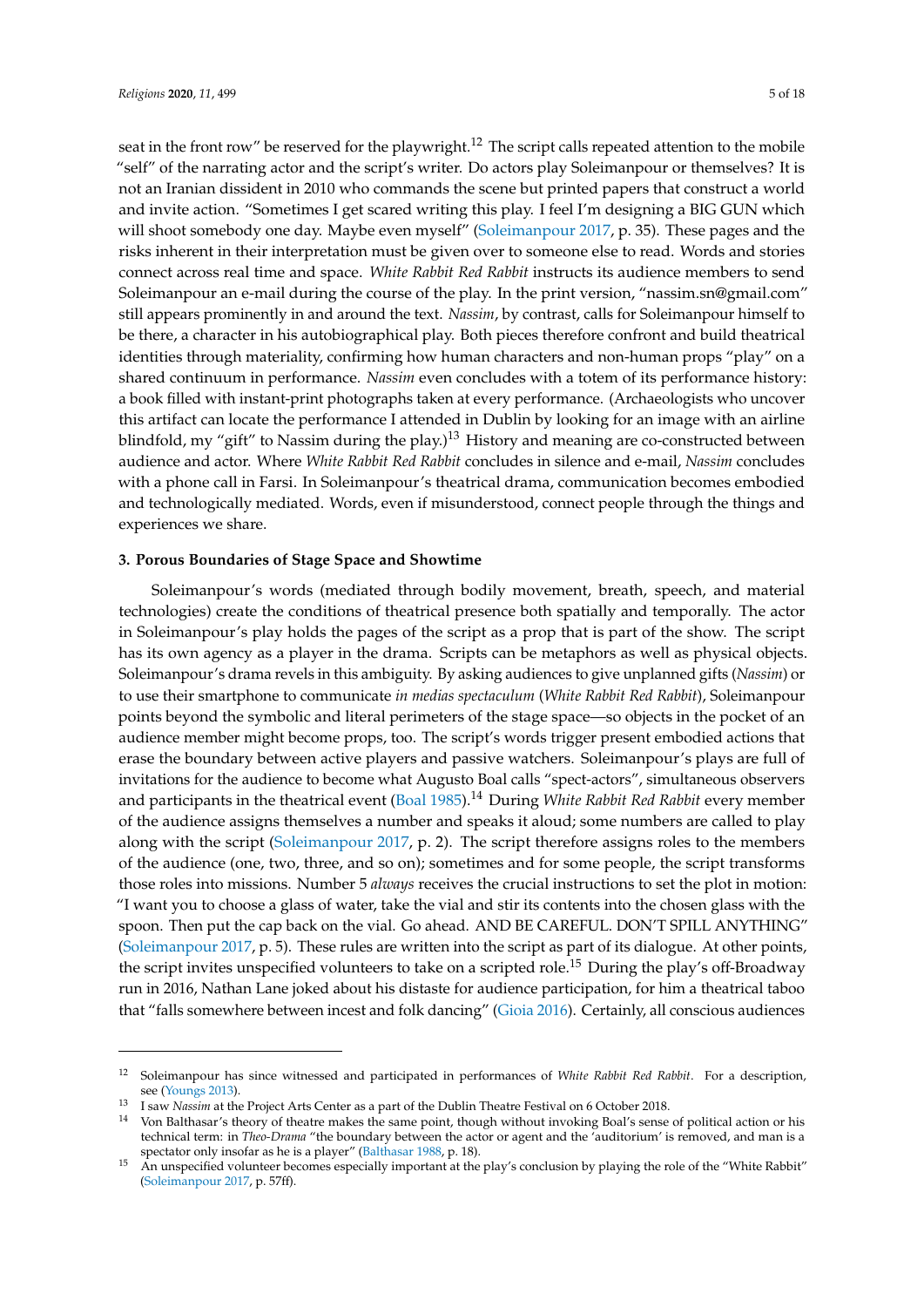participate in a theatrical performance; Soleimanpour even warns how "it is YOU, spectators, who ARE there. YOU are there. YOU are participating" [\(Soleimanpour](#page-18-0) [2017,](#page-18-0) p. 56).<sup>16</sup> Soleimanpour's script commands a violation of the spatial boundary between actor and audience, the 'sacred' distance that sets apart stage and seats in the house. The absent Soleimanpour, through the voice of the actor, calls these number-characters up to the stage to play along. The opening counting ritual concludes by musing on the question "Did you count me?" [\(Soleimanpour](#page-18-0) [2017,](#page-18-0) p. 3). Theatrical presence and participation need not be reduced to spatial proximity.

But Soliemanpour's drama also blurs the *temporal* boundaries between actor, audience, and playwright in its conscious construction and subversion of what I call "Showtime". Theatre always calls time to mind.<sup>17</sup> It takes time to perform a story.<sup>18</sup> Rebecca Schneider explains, "Time is the stuffing of the stage—it's what actors, directors, and designers manipulate together" [\(Schneider](#page-18-9) [2014,](#page-18-9) p. 7). Showtime is that time set apart from other times by a theatrical event and during which a theatrical event occurs.<sup>19</sup> Showtime identifies the temporality of performance, the temporal dimension of the stage's space *shared* by performers and audience. One does not require a proscenium arch to make a stage, but the activity of performance, what Peter Brook calls the "act of theatre", brings a stage into being for some witness [\(Brook](#page-17-13) [1968 ] [2019\)](#page-17-13). This is the difference between the scaffold that makes a platform in the front of any potentially empty auditorium and the performance that renders that platform into a stage for the show. In Shakespeare's famous speech, Jacques announces "All the world's a stage" thanks to its mere "players" with "entrances and exits" [\(Shakespeare](#page-18-10) [2006a,](#page-18-10) II.7). The boundaries of the world-stage, then, are not galactic wings or an oceanic apron but human parcels of passing time. Showtime is that which a showstopper disrupts but does not negate. Here, I distinguish "Showtime" from the description of a given performance's "run time": the show's duration as a length measurable by a clock. Speeches after a curtain call do not add to a play's run time, but they are an aspect of *this* performance's Showtime. Breaks for applause or laughter or lament constitute meaningful moments of a theatrical event. A subway car is not an architectural stage, but, in New York City, the (often unwelcome) announcement of "Showtime!" could transform mass transit into an acrobatic arena in the time between stops. Yet a play can twist time into knots, imagining morning sun after sunset or plunging a midday performance into midnight darkness. Hamlet reminds us how theatrical "time is out of joint" [\(Shakespeare](#page-18-11) [2006b,](#page-18-11) I.5). Showtime holds the strangely mutable and subjective experience of time's passing during performances. The same duration of time might carry a thick slowness for a dull play or a surprising lightness and speed during an exciting one. Showtime, therefore, refers at once to the "time of the play" (as in the drama's temporal settings and its performance histories) as well as the "play's time" (as in the theatrical event that occurs *in* time and *with* time). Just as a performance needs its stage space, a performance happens during Showtime.

Stages are places set apart within a wider geography, so too Showtime sits apart from other times *within* wider histories.<sup>20</sup> Every performance of *White Rabbit Red Rabbit* remains singular thanks

<sup>&</sup>lt;sup>16</sup> Near the end of the play, Soleimanpour includes "PASSIVE" witnessing as a mode of participation for "my spectators", those numbered and present [\(Soleimanpour](#page-18-0) [2017,](#page-18-0) p. 56ff).

<sup>&</sup>lt;sup>17</sup> Many scholars have taken up the question of theatrical temporality. Time, after all, is a fundamental analytic category for drama and appears in Aristotle's *Poetics* as one of its "three unities of time, place and action" (cf. [Wiles](#page-18-12) [2014,](#page-18-12) p. 55). Aristotlean time is not the only option. Maurya Wickstrom's *Firey Temporalities in Theatre and Performance: The Initiation of History* reviews how theatre's time can interrupt passive, "processional histories". Wickstrom tracks plays and performances like Soleimanpour's where conventional distinctions between past and present shift into the potentially emancipatory relationship between what has already been and what Walter Benjamin calls "a now" [\(Wickstrom](#page-18-13) [2018\)](#page-18-13).

<sup>18</sup> Theatre foregrounds the connection between *Times and Narrative* enumerated across [\(Ricoeur](#page-18-14) [1984\)](#page-18-14). There can be no hard distinctions between reading theatrical drama and performing it. In many ways, "reading time" and time spent recalling a production expand to complicate the boundaries of Showtime. Encounters with theatrical drama—reading and seeing and remembering—always occur during some passage of time.

<sup>19</sup> Anne Ubersfeld's semiotic approach to theatre and time begins its analysis by identifying how "*theatrical time*" can be understood as the relationship between the "two distinct temporalities" of theatrical phenomena: "the time it takes for a performance to be completed . . . and the time pertaining to the represented action" [\(Ubersfeld](#page-18-15) [1999,](#page-18-15) p. 126, emphasis original).

<sup>&</sup>lt;sup>20</sup> Performance, like play and ritual, sets itself apart in place and time from other phenomena. My analysis of performance incorporates the philosophy of play at its root. Consider how English language words for theatre show this essential link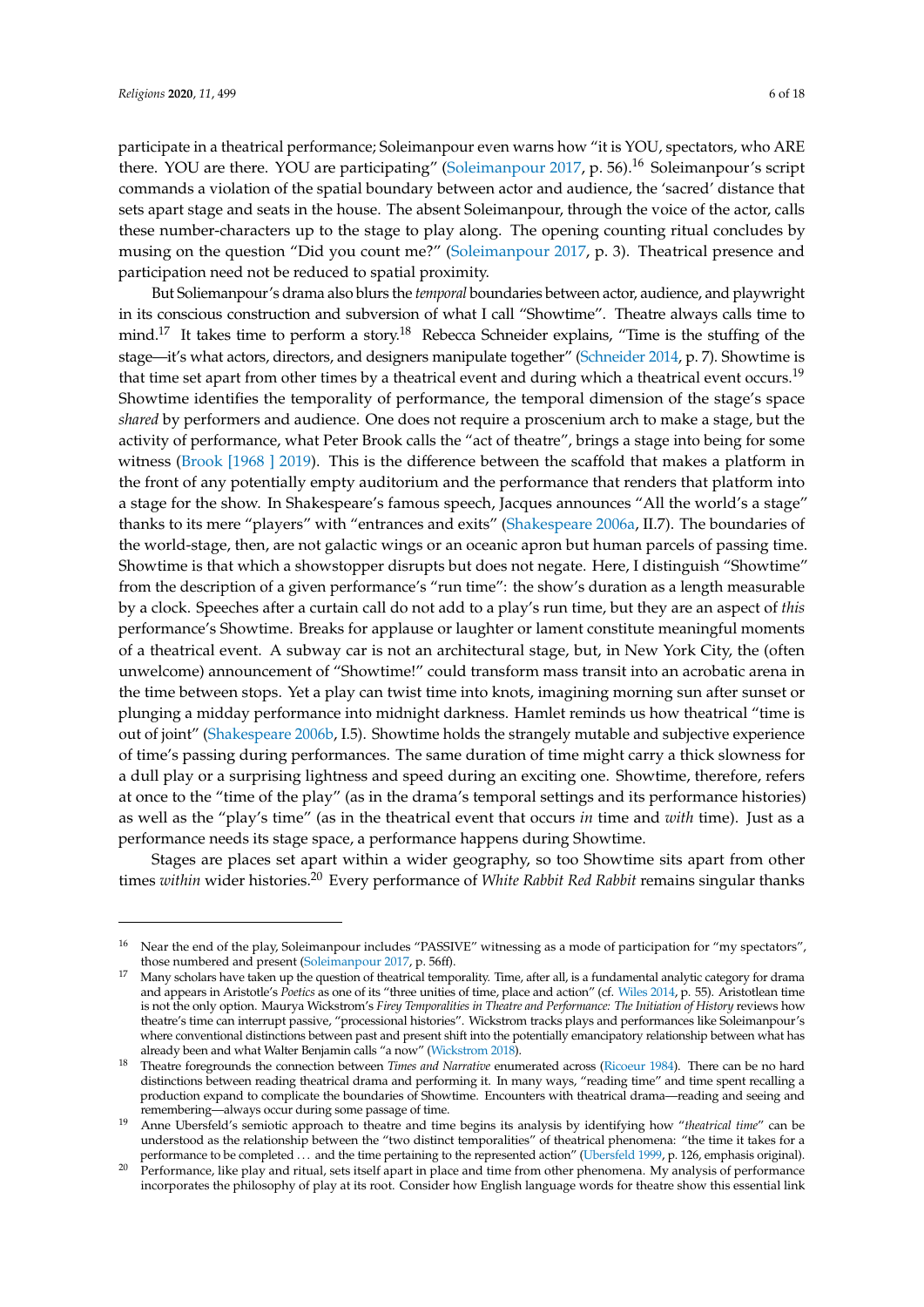to the prohibition on foreknowledge and its always different actor, but the script also calls out the singularity of its temporal moment in history.<sup>21</sup> At one point, the actor demands that Number 6 announce the day of the week, the date, and the year of *this* performance [\(Soleimanpour](#page-18-0) [2017,](#page-18-0) p. 19). Soleimanpour uses this information to differentiate, but not sever, the time of the playwright from Showtime. Immediately after Number 6 provides the date, the actor says "The day I'm writing THIS part of the play is 25 April 2010. So you see how even MY TIME differs from yours" [\(Soleimanpour](#page-18-0) [2017,](#page-18-0) p. 20). The time of composition has been caught up into Showtime. Usually, Showtime would be a time of multiple citations. Showtime bridges the "gap" between the "liveness" of theatre and a given play's rehearsal and performance histories [\(Schneider](#page-18-9) [2014,](#page-18-9) pp. 68–69). But because every performance of *White Rabbit Red Rabbit* calls for a unique cast, the actor possesses no rehearsal record to recall and re-present. Indeed, this extemporaneous performance appears *like* a rehearsal with communal improvisation in the presence of the playwright's script. Showtime marks the time of communal endeavor. Soleimanpour foregrounds the "now" of Showtime in self-conscious awareness of the ongoing present moment. Showtime does not resolve Zeno's paradox, but it demarcates the finite experiences of beginning and ending.<sup>22</sup>

*White Rabbit Red Rabbit* makes an interesting test case for Showtime precisely because it is *not* a piece of durational theatre that indexes the time of its own performance or responds to a specific moment of time.<sup>23</sup> Audiences might perceive some beginning and perceive some end as the fluid limits of Showtime. In this play, temporal limits echo in the spatial limits of the stage or the limited pages of the printed script. The audience sees a sign of Showtime's end as it approaches: the script's pages do not go on forever. Conventional theatrical drama marks the threshold of Showtime with the rituals of a curtain call: bows and applause. But, like so many theatrical experiments that unfold into the night—consider Richard Schechner and the Performance Group's *Dionysus in 69* and its parade into the streets—*White Rabbit Red Rabbit* frustrates a clear moment of transition from Showtime to after in its conclusion [\(Performance Group](#page-18-16) [1970\)](#page-18-16).

## **4. Dead Ends: "You May Not Touch Him. You May Not Check His Health"**<sup>24</sup>

Showtime differentiates the porous temporal and spatial boundary between the event and the play's afterlife in conversation, worry, delight, confusion, and memory. The play concludes with an invitation for reflection in the presence of death's possibility. "Dead or alive, [the actor] will want to lie down on the stage for a time and think. About everything" [\(Soleimanpour](#page-18-0) [2017,](#page-18-0) p. 60). So, too, will the many spect-actors who depart from the hall. The play stops with the death of the actor who gives life to words. Showtime ends, somewhere, between the seats and the shuffle to the exit. The end of Showtime symbolizes mystery or a transcendent sacred in thin analogy to the moment of death.

between play and performance. The phrase "a theatrical performance performed in a theater by theatrical performers" could just as easily be written as "a play played in a playhouse by players". "Play is distinct from 'ordinary' life both as to locality by and duration" [\(Huizinga](#page-17-14) [1944 ] [1950,](#page-17-14) p. 9). For Huizinga, playing *makes* and underlies representation in ritual and dramatic performance, culture, poetry, and art. Huizinga's theory informs Hans-Georg Gadamer's notion of play as a clue to the ontology of the work of art. (See [Gadamer](#page-17-15) [1989,](#page-17-15) p. 101ff.) For a more recent application of play to the analysis of religion and theatre, see [\(Mason](#page-18-17) [2019\)](#page-18-17). For Mason, "Playing creates *being*, in any way that the word *being* makes sense" [\(Mason](#page-18-17) [2019,](#page-18-17) p. 118).

 $21$  The play highlights how time may be marked through differing religio-cultural calendars. Soleimanpour provides his birthdate both according to the Islamic-Solar Hijri calendar prominent in Iran ("Azar 19th, 1360") and Christian-Gregorian calendar used in most places where the play would be performed ("10 December 1981") [\(Soleimanpour](#page-18-0) [2017,](#page-18-0) p. 19).

<sup>22</sup> Questions remain as to when one's experience of a play begins: when does the show start for me? When I see advertisements and this production first appears to my consciousness? When I buy my tickets and begin to anticipate the event as a kind of business transaction? Perhaps when I physically enter the venue or pose for a photo under the marquee? Or is it when I sit down and silence my electronic devices so to limit my distractions from the outside world and enter into the time of the play? These questions ask nothing about the preparation of the actors! Instead, Showtime refers to the overlapping time of performance *shared* between actor and audience.

<sup>&</sup>lt;sup>23</sup> For more on durational theatre in the context of theatrical temporalities, see the discussion of Karlheinz Stockhausen's *Mittwoch aus Licht* in [\(Wiles](#page-18-12) [2014,](#page-18-12) pp. 61–67).

<sup>24</sup> [\(Soleimanpour](#page-18-0) [2017,](#page-18-0) p. 60).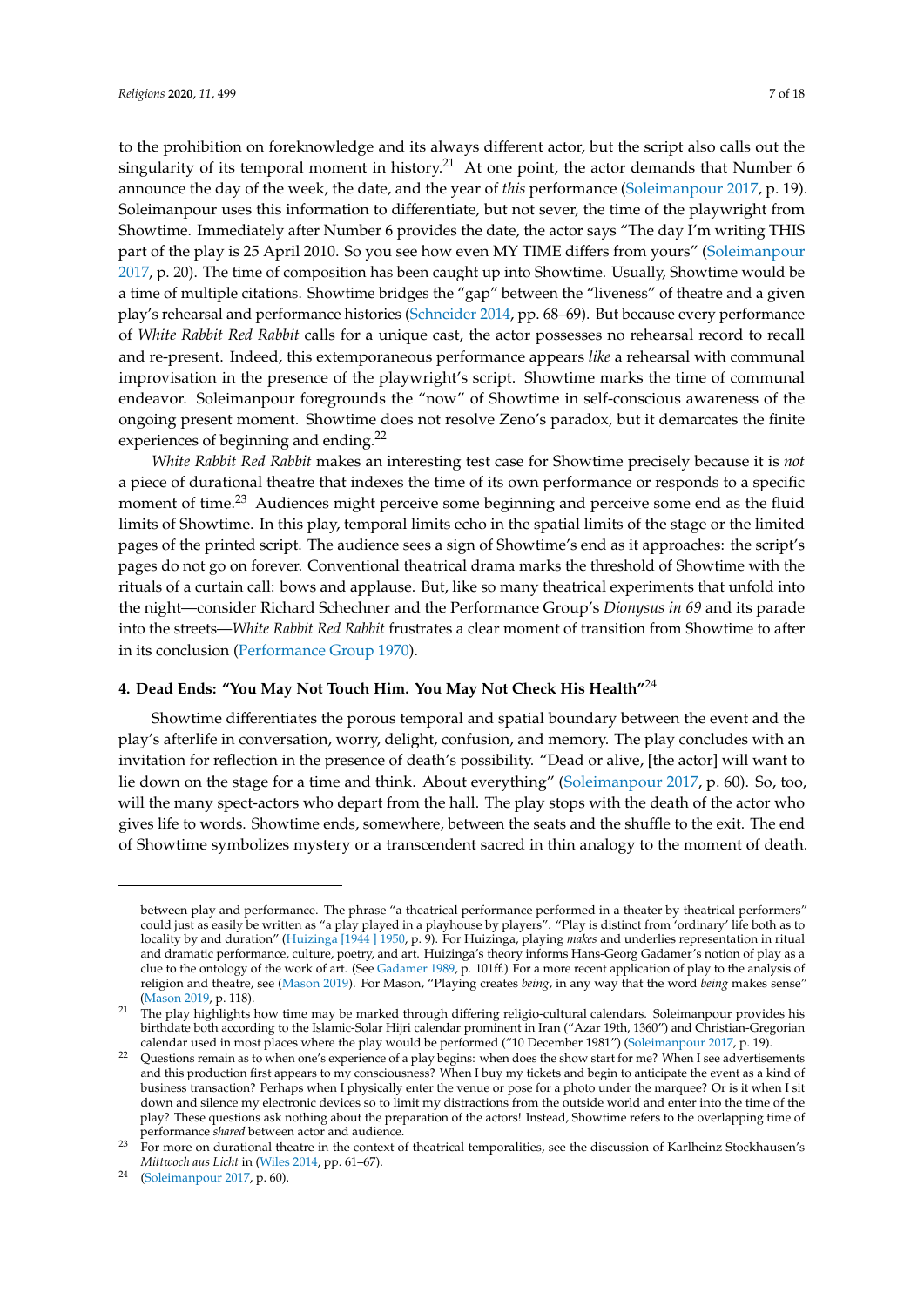Soleimanpour makes this analogy explicit: the sending at the finale of *White Rabbit Red Rabbit* concludes this performance's *unique* Showtime with the instruction for a member of the audience to take the script as gift for future use [\(Soleimanpour](#page-18-0) [2017,](#page-18-0) p. 62). The White Rabbit, played by a member of the audience and now the one leading collective obedience to the script, establishes the last law: "After hearing 'the end,' everyone must leave the theatre" [\(Soleimanpour](#page-18-0) [2017,](#page-18-0) p. 60). There will be no time to confirm the impermanence of theatrical suicide. There will be no curtain call ritual to clap distance between Showtime and after, to give away numbers and responsibility. The symbolism of the possibly dying body on stage aligns with the departure of the audience, both "exits" in silence and doubt.

The Showtime of Soleimanpour's play stops in death. One line of interpretation, interested in the ethics of causality, follows the play's focus on the question of the "gun" mechanism: who is responsible for the actor's "death"? Soleimanpour? The actor? The producers? The audience volunteers? The audience witnesses? Industrial capitalism?<sup>25</sup> The script calls forth the conditions for a suicide or homicide or accidental interpersonal violence as entertainment. Soleimanpour highlights how the conditions of this theatrical experiment and its scripts—preset props, authoritative instructions, social expectations—are no different from ordinary social life. Given circumstances might always be turned over to some risk of life and death. Such is the meaning of the titular white and red rabbit parable: ordinary obedience quickly escalates to extraordinary cruelty.

But another line of interpretation goes down its own rabbit hole resonating with what Kevin Hart calls the "dark gaze" onto the sacred in Maurice Blanchot's mystical atheism. Like Soleimanpour, Blanchot enacts a "displaced mysticism of writing [where] to write is to transform the instant into an imaginary space, to pass from a time in which death could occur to an endless interval of dying" [\(Hart](#page-17-16) [2004,](#page-17-16) p. 10).<sup>26</sup> *White Rabbit Red Rabbit* opens towards the sacred in its attention to death's uncompromising mystery. "What MATTERS is **NOT**KNOWING" [\(Soleimanpour](#page-18-0) [2017,](#page-18-0) p. 33).<sup>27</sup> The play *ritualizes* the mystical encounter with uncertainty and its "POSSIBILITY" [\(Soleimanpour](#page-18-0) [2017,](#page-18-0) pp. 32, 50). Drama proceeds in the subjunctive. The risk of death is both playful and existential; the performance of suicide requires *both* a theatrical choice and unrehearsed trust (perhaps even quasi-religious faith) in the harmlessness of the show's props. "This is a theatre, so its VERY probably FAKE ... right?" [\(Soleimanpour](#page-18-0) [2017,](#page-18-0) p. 30). The line's dramatic irony relies on an established theatrical tradition and faith in theatrical conventions and their moral code. But, like other avant-garde performance experiments, the play elides physical appearance with emotional reality.<sup>28</sup> The prop poison might well be placebo, but drinking the potion nonetheless *risks* a credible threat of suicide. The theatrical choice to drink in obedience to the script could bring about all too real consequences. Who knows?

This call for ritual action in the presence of mystery supports my claim to identify the play's structure as "religious" in a qualified and generalized sense. Rather than representation, David V. Mason locates the poetic and playful making of performativity—"*poesis,* not *mimesis*"—as theatre and

<sup>&</sup>lt;sup>25</sup> "I take full responsibility for creating the machine. But I give YOU the responsibility for using it. After all, no one puts the inventor of the gun on trial" [\(Soleimanpour](#page-18-0) [2017,](#page-18-0) p. 55).

<sup>&</sup>lt;sup>26</sup> Hart further demonstrates that "Blanchot's thought of the neutral Outside contests the philosophy of neuter" tracks with how Hans Urs von Balthasar and other mid-century Catholic thinkers dismantled the reigning theological *duplex ordo* where 'pure nature apart from grace' proposes some "neutral, indeterminate being that is prior to the distinction between infinite and finite being, between God and creation" (10). Blanchot unequivocally rejects Christian revelation, but joins von Balthasar in resisting any urge to domesticate mystery. (See [Hart](#page-17-16) [2004,](#page-17-16) pp. 48–49.)

<sup>&</sup>lt;sup>27</sup> Claire Marie Chambers offers the term "performance apophatics" to "signify the performative operation that traffics through the denial of denial, which can be felt in the restless dynamic of the unknowable that structures performance itself" [\(Chambers](#page-17-17) [2017,](#page-17-17) p. 10). Soleimanpour's emphatic "**NOT** KNOWING" calls for "critical unknowing" where "By cultivating *learned* ignorance, we might unself ourselves at the same time that we might unworld the world" [\(Chambers](#page-17-17) [2017,](#page-17-17) p. 261). Both performance apophatics and theatricality "insist that what is 'real' is not *only* the real, or that every*thing* that is important or true is 'real'" [\(Chambers](#page-17-17) [2017,](#page-17-17) p. 259, emphasis original).

<sup>28</sup> Soleimanpour's play opens ethical questions about integrity like those treated by [\(Bouchard](#page-17-18) [2011\)](#page-17-18). Consider, for example, the moment in *Dionysus in 69* where "the performance would pause until the actor playing Pentheus actually felt abused by the taunts of other cast members" [\(Bouchard](#page-17-18) [2011,](#page-17-18) p. 224). For a review of the religious underpinnings to American avant-garde theatre and connections to Gertrude Stein's influential views of theatrical time, see [\(Tanner-Kennedy](#page-18-18) [2020\)](#page-18-18).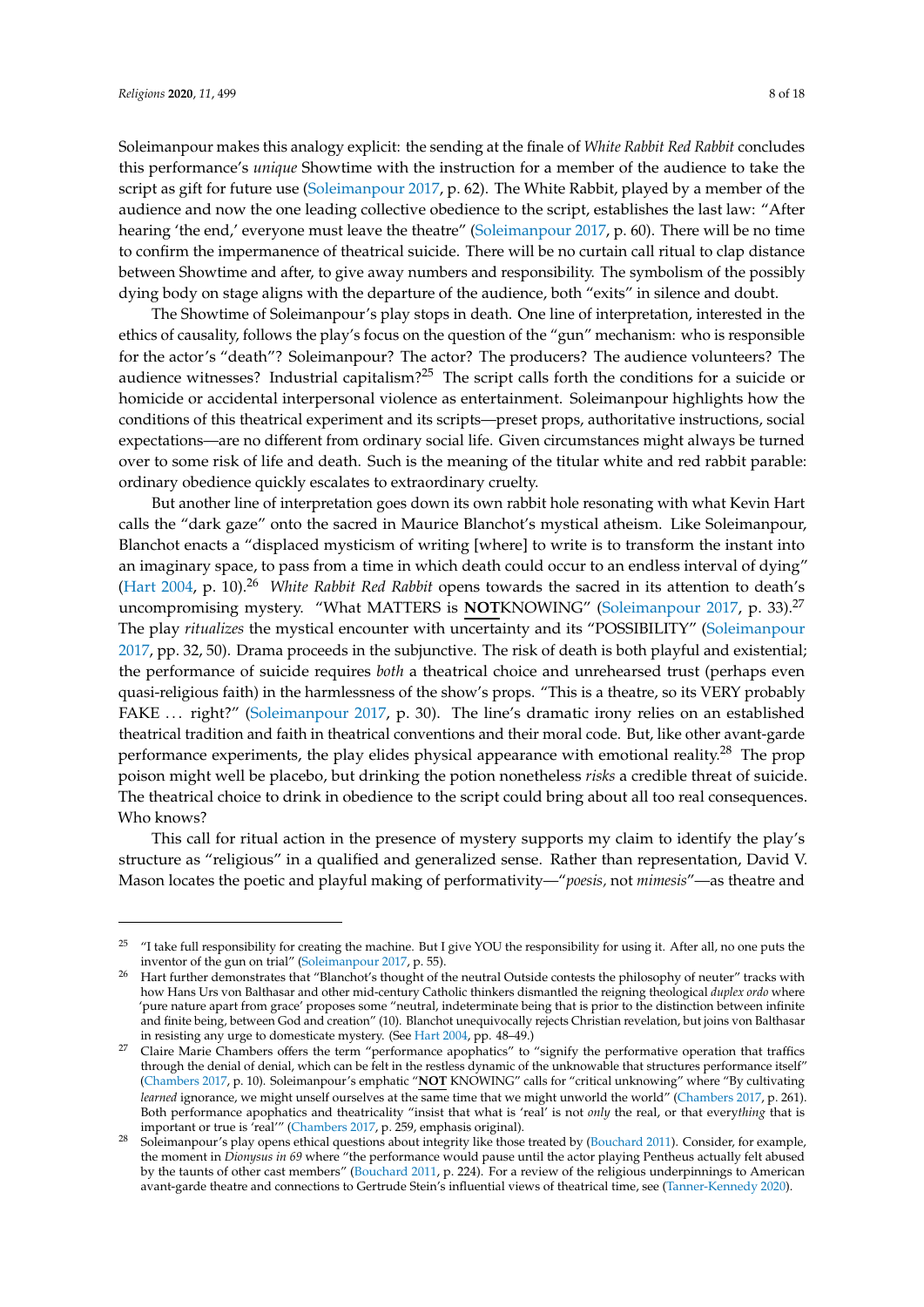religion's common root [\(Mason](#page-18-17) [2019,](#page-18-17) p. 156).<sup>29</sup> A performance of *White Rabbit Red Rabbit* may very well appear structurally indistinguishable from other "religious" rituals where a sacred text (be it the Bible, Vedas, Qur'an, *Book of Common Prayer*, or L. Ron Hubbard's *Dianetics*) prompts ritual obedience. Here is even time for a monetary collection [\(Soleimanpour](#page-18-0) [2017,](#page-18-0) p. 9). The text features two invocations of "god" [\(Soleimanpour](#page-18-0) [2017,](#page-18-0) pp. 13, 24) and one reference to the writer's face while writing, "straight as the devil's" [\(Soleimanpour](#page-18-0) [2017,](#page-18-0) p. 29).

I intend to put Soleimanpour in conversation with a Christian framework, and there is one phrase that might be interpreted as a moment of recognizable revelation: "the [red] rabbit's ears have been EXPOSED. Oh my god!" [\(Soleimanpour](#page-18-0) [2017,](#page-18-0) p. 13). A theodramatic reading perhaps hears echoes of the Centurion who notices the Son of God exposed by crucifixion and earthquake (cf. Matt. 27:54) or "Doubting" Thomas' exclamation at the resurrected Christ's exposed wounds (cf. John 20:28). Further, the text invokes God's blessing—"MAY GOD SAVE YOU!" [\(Soleimanpour](#page-18-0) [2017,](#page-18-0) p. 24) on the volunteer notetaker who, by freely volunteering, now "is a red rabbit" [\(Soleimanpour](#page-18-0) [2017,](#page-18-0) p. 25). But Soleimanpour's most consequential use of something like Christian religious language happens only in the actor's speech just before handing the script to an audience volunteer and enacting their own theatrical-ritual death [\(Soleimanpour](#page-18-0) [2017,](#page-18-0) p. 55ff). The speech is the confession and pre-emptive absolution of the playwright, "Nassim Soleimanpour" whose full name appears twice [\(Soleimanpour](#page-18-0) [2017,](#page-18-0) pp. 55–56). The word "sin" appears twice as well to describe Soleimanpour's own guilty complicity in the actor's death [\(Soleimanpour](#page-18-0) [2017,](#page-18-0) p. 56). Soleimanpour's writing creates the conditions for the possibility of the actor's death, but it is present *action* in obedience to his words that might kill. An indictment of the audience interlaces with Soleimanpour's confession. He further argues how any "PASSIVE viewer of this suicide" will be "more of a sinner than me" [\(Soleimanpour](#page-18-0) [2017,](#page-18-0) p. 56). So who is guilty? The confession turns the question of identity back on the writer, whose voice we hear in and through the actor.

Soleimanpour sounds similar to Blanchot by the end of the confession. The question of guilt and sin between author and actor asks about theatrical writing and about revelatory knowing. "In conclusion" the speech shifts into meta-reflection on the affective experience of writing as self-alienation.

I feel what I'm writing is not my writing [ . . . ] some OTHER 'ME', lives INSIDE me, and THAT 'me" talks on my behalf—almost as someone to whom I have lent my body. Or maybe I'm reading from someone else's writing, or someone else, some OTHER ME, is loudly speaking ME . . . for YOU.

#### [\(Soleimanpour](#page-18-0) [2017,](#page-18-0) p. 56)

Here, Soleimanpour inverts what Blanchot calls "the Outside" and erasure of ego approached through writing; instead, some "OTHER" writer emerges from "INSIDE" like inspiration.<sup>30</sup> But where Blanchot's emphasizes the spatial and temporal, the metaphors for writing Soleimanpour's in play are doubly theatrical.<sup>31</sup> Words come into being only through the "loan" of a body. The author loans a body to write; the actor loans a body to read. Soleimanpour's writing these words requires the same sort of kenotic self-surrender as the actor who speaks them. The moment can be depersonalized: the invisible author makes demands of the visible actor. The experience of writing *White Rabbit Red Rabbit* matches

<sup>&</sup>lt;sup>29</sup> See also the discussion of ways to pursue a correlation between religion and theatre in [\(Mason](#page-18-17) [2019,](#page-18-17) p. 1ff). In another context, Mason explains "The manner in which the theatrical avant-garde necessarily resembles religious doing comes from the way that *performance* sharpens this paradox [glossing what he earlier calls 'yearning for presence that proves never possible'] of being in the world" [\(Mason](#page-18-17) [2019,](#page-18-17) p. 59).

 $30$  "If to write is to surrender to the interminable, the writer who consents to sustain writing's essence loses the power to say 'I.' And so he loses the power to make others say 'I'" in [\(Blanchot](#page-17-19) [1982,](#page-17-19) p. 27). "This is to say: one writes only if one reaches that instant which nevertheless one can only approach in the space opened by the movement of writing. To write, one has to write already. In this contradiction are situated the essence of writing, the snag in the experience, and inspiration's leap" [\(Blanchot](#page-17-19) [1982,](#page-17-19) p. 176).

<sup>31</sup> Hart explains how "interval" and "space" both may plausibly translate Blanchot's *espace* [\(Hart](#page-17-16) [2004,](#page-17-16) p. 8). I add that both terms also carry theatrical resonance, e.g., "intermission" can also be called an "interval".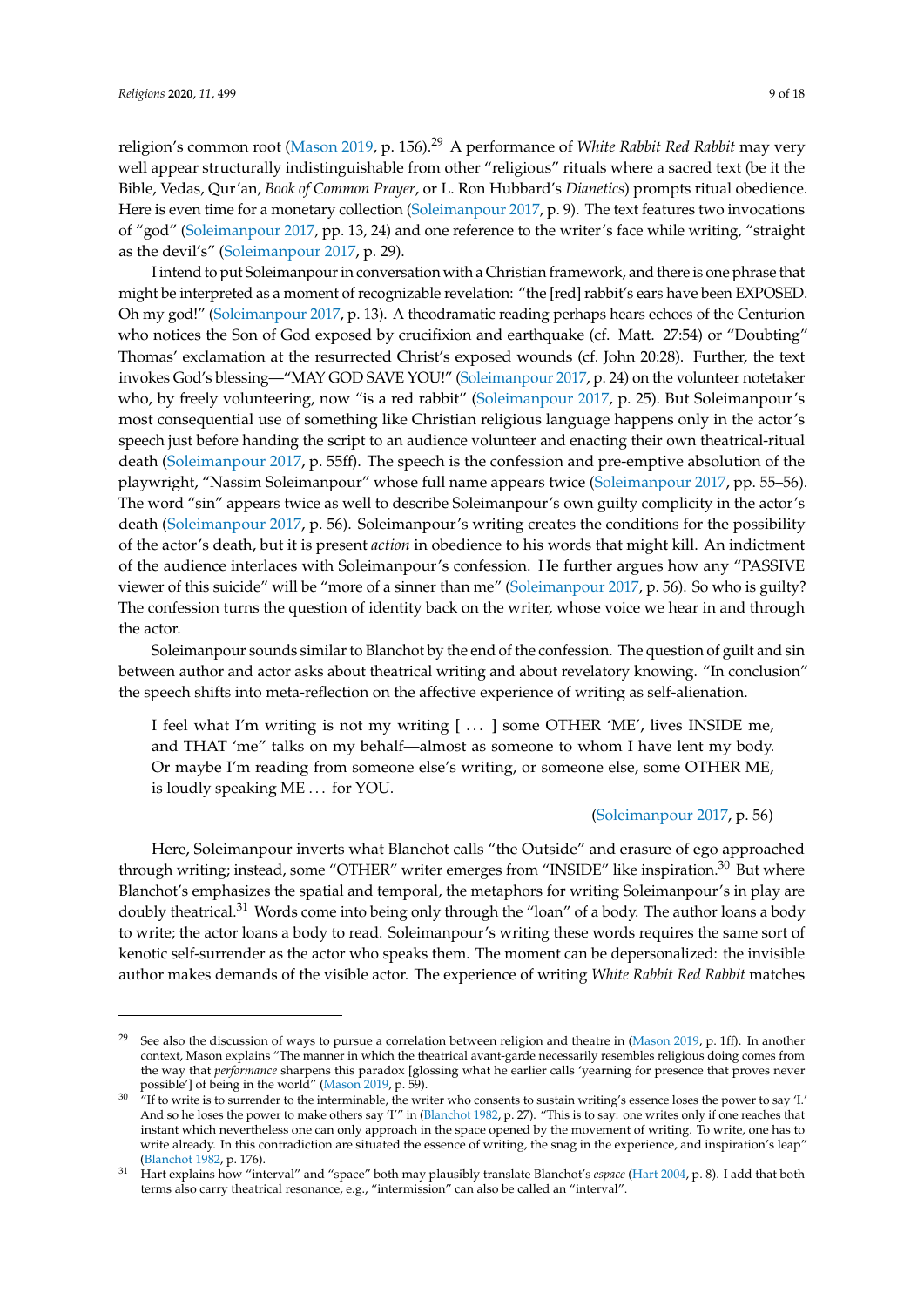its theatrical reading. The conclusion of the quasi-religious confession sees the identity of the invisible author ("ME") *given over* in the performance of the actor for the audience ("for YOU"). Soleimanpour seems to agree with Blanchot; "Perhaps it is sin" [\(Blanchot](#page-17-19) [1982,](#page-17-19) p. 175). The author and actor align: the written-loaned body offers itself as indifferent and obedient, gift and sacrifice. Both author and actor can now share "MY sin": "the secret of the red rabbit" [\(Soleimanpour](#page-18-0) [2017,](#page-18-0) p. 56). The actor is the author's "dear red rabbit" [\(Soleimanpour](#page-18-0) [2017,](#page-18-0) p. 57) sent to perform death as a revelation.

#### **5. Seeing the Form**

Revelation anchors von Balthasar's theology. For von Balthasar, humans interpret the God who has revealed Godself dynamically through loving action in history. *Theo-Drama* occupies the middle panel of von Balthasar's great theological triptych. Each part, further divided into multiple volumes, correlates reflection on God's self-revelation according to philosophical transcendentals of being—Beauty in *The Glory of the Lord*, Goodness in *Theo-Drama*, and Truth in *Theo-Logic*. Each part develops an accompanying theological method—aesthetics, dramatics, and logic, respectively, for Beauty, Goodness, and Truth. The unity of the single project across its many disparate parts expresses the philosophical transcendental of Oneness.

Von Balthasar's writing operates according to what Anne M. Carpenter identifies as a theo-poetic style: "*what he means* and *how he means it* are central concerns. The 'what' is theological truth, and the 'how' is a perplexing combination of theological and poetic language" [\(Carpenter](#page-17-20) [2015,](#page-17-20) p. 3, emphasis original). Drama speculates on God in the light of Goodness that prompts considerations of God's action and the human position in its midst (drama) rather than God's appearance (aesthetics) or God's utterance (logic) [\(Balthasar](#page-17-0) [1988,](#page-17-0) p. 18). Good actions *give freely.* Theatre, in its presentation of the drama of human existence, provides analogous structures with which to think theologically: one needs to "play" Christian theology within the givenness of the world of theodramatic play. That is, von Balthasar's theodramatic approach demands the imaginative assent of the interpreter to God's initiative: doing theology is like doing improv. My scene partner (or a script) suggests some "given circumstances" and actors need to respond with actions that *fit within* that given world. My impersonation of a bunny making a big, steaming bowl of carrot soup will change rapidly when another actor replies "Yes, and we need to hide it from the hungry bears on the roof!" Without any rehearsal or hesitation, I become responsible to hop to it and play interpretive choices that work here and now with what I have been given.<sup>32</sup> Such acting—often surprising and funny—openly receives and inhabits the world that is given. The improvising actor co-creates the theatrical world by choosing to play along. So too for theodramatics: there can be "no external standpoint" outside the drama of God's action in history [\(Balthasar](#page-17-1) [1990,](#page-17-1) p. 54ff). God's drama "so overarches everything, from the beginning to the end, that there is no standpoint from which we could observe and portray events as if we were uninvolved narrators of an epic. [...] In this play, all the spectators must eventually become fellow actors, whether they wish to or not" [\(Balthasar](#page-17-1) [1990,](#page-17-1) p. 58). Even God's inner life, the Trinity, becomes the wider drama within which created history unfolds: "our play 'plays' in his play" [\(Balthasar](#page-17-0) [1988,](#page-17-0) p. 20).<sup>33</sup>

Much has been written about von Balthasar's influence on contemporary Catholic and Christian theology, but less work has focused on his theological dramatic theory in dialogue with contemporary theatre and performance.<sup>34</sup> Some Balthasarian resonances with *White Rabbit Red Rabbit* may be already

<sup>32</sup> For Konstantin Stanislavki "the circumstances, which for the dramatist are *supposed* for us actors are *imposed,* they are a given. And so we have created the term Given Circumstances" in [\(Stanislavski](#page-18-19) [2008,](#page-18-19) p. 52), emphasis original. On the "yes and" rule in improv, see [\(Frost and Yarrow](#page-17-21) [2007,](#page-17-21) pp. 144, 219). For von Balthasar on Stanislavki and what is given to the actor, see [\(Balthasar](#page-17-0) [1988,](#page-17-0) p. 279); on the "extemporaneous play", see [\(Balthasar](#page-17-0) [1988,](#page-17-0) p. 179).

<sup>&</sup>lt;sup>33</sup> For a challenge to the coherence of von Balthasar's theological style, see [\(Kilby](#page-17-22) [2012,](#page-17-22) pp. 64–65).<br><sup>34</sup> Cortainly drama remains a kowyord for Balthasar studies. The most substantial contribution

Certainly, drama remains a keyword for Balthasar studies. The most substantial contribution on his dramatic theory remains the German language collection "Theodrama and Theatricality" [\(Kapp et al.](#page-17-23) [2000\)](#page-17-23). For the importance of drama to von Balthasar's philosophy, see [\(Schindler](#page-18-20) [2004\)](#page-18-20). Theological dramatic theory gives Todd Walatka room to find greater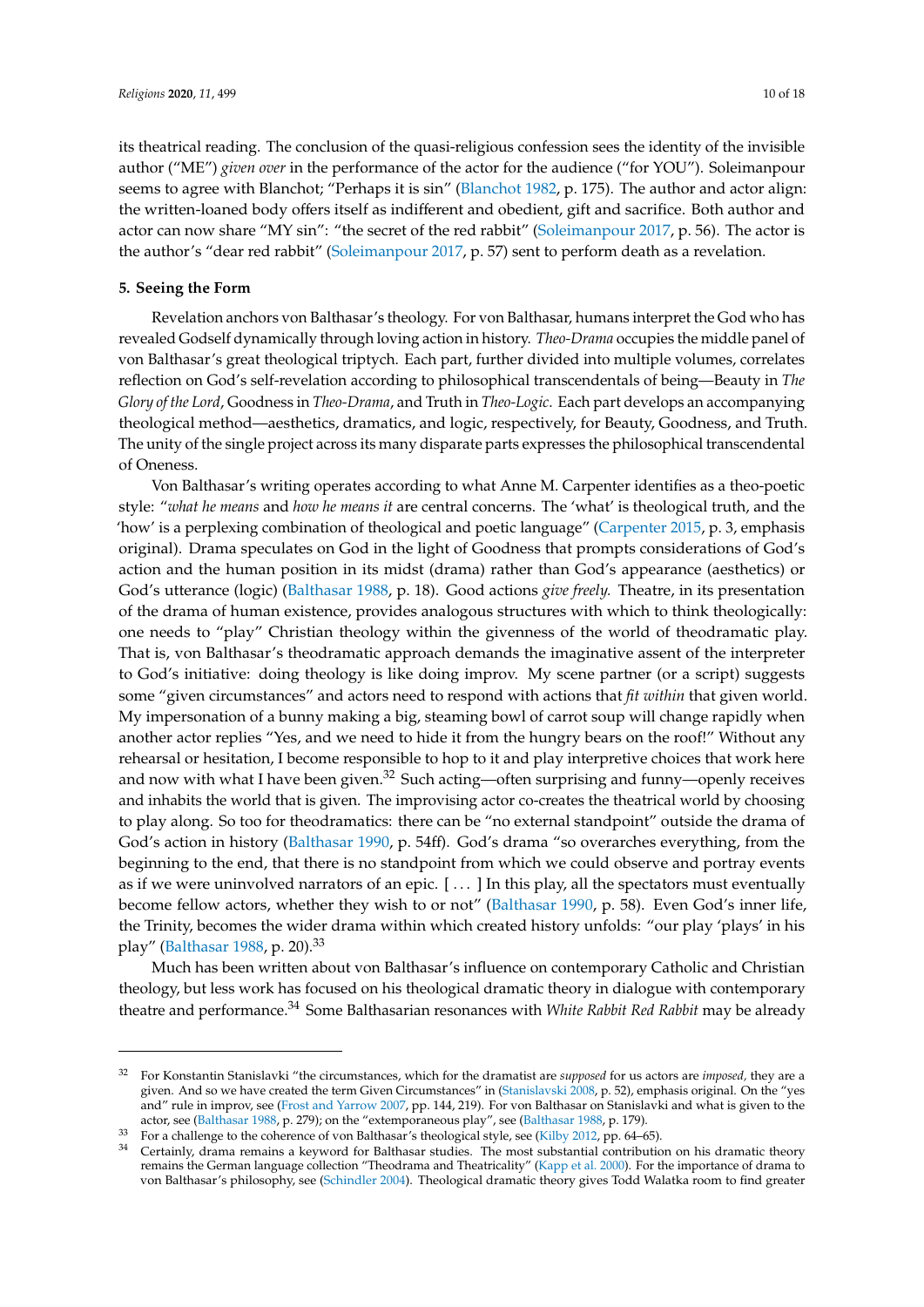apparent, such as how the *singular* conceit of every performance of Soleimanpour's play offers a microcosm of the singularity of salvation history and the deadly high-stakes of free action. At the same time, a Balthasarian reading of the Iranian experimental playwright seems an odd, perhaps exploitative, choice. Soleimanpour does not identify as a Catholic, and the history of Iranian theatre includes far more influence from Islam than Catholicism.<sup>35</sup> As already mentioned, the play presents few overtly religious symbols. But I contend that the play's *structure* might be usefully interpreted in Balthasarian theodramatic terms. He gives us many theodramatic themes to choose, but I will restrict myself to the following five: "theatre of the world", dramatic roles, freedom, obedience, and sacrificial death.

*Theatrum mundi*. Perhaps the most obvious connection between *Theo-Drama* and *White Rabbit Red Rabbit* regards its use of the image of the "world-stage" or "theatre of the world" image, familiar from medieval drama, Shakespeare, Calderon, and others. The first volume of *Theo-Drama* samples the development of the *theatrum mundi* image in an eclectic survey of European dramatic literatures. The stage uniquely presents the predicament of created being: "theatre—expressly seen as 'theatre of the world'—is an image that is substantially more than an image: it is a 'symbol of the world,' a mirror in which existence can directly behold itself" [\(Balthasar](#page-17-0) [1988,](#page-17-0) p. 249).<sup>36</sup> Theological dramatic theory proposes to interpret the entire history of creation as a performance on the world-stage on which God joins. The world-stage metaphor lends *Theo-Drama* what I would call a performative ontology: creation exists only insofar as it plays with and in God. For von Balthasar, the world-stage embraces the Christian theological vision of *creatio continua* (a theme where God *continually* creates the world, and so is present at every moment in its history). Such is also the temporality of performance foregrounded by *White Rabbit Red Rabbit*: "From now on we are ALL present" [\(Soleimanpour](#page-18-0) [2017,](#page-18-0) p. 2) when "the actor (me), the audience (you), and writer (me)" [\(Soleimanpour](#page-18-0) [2017,](#page-18-0) p. 1) come into contact. What matters is the *event* of performance, not the "mute" script; only in performance, during Showtime, can the actor and writer both be "me". The world-stage metaphor emphasizes the givenness and goodness of creation for Christian theology as well as the spectator-theologian's situation *within* the drama of history. Created time and God's eternity meet in action. Dramatic temporality offers von Balthasar language to name how the Christ enfolds created time into God's very life: God's eternal becoming as an event in what von Balthasar calls "supertime" [\(Balthasar](#page-17-4) [1998,](#page-17-4) p. 32).

*Dramatis personae*. *Theo-Drama* concerns itself not only with dramatic stories and images but also with the phenomenon of theatrical performance. As such, von Balthasar also takes keen interest in human roleplaying and the various roles of the theatrical ensemble: author, actor, and director.<sup>37</sup> I have already mentioned the ways in which any interpretation of God's action emerges from fellow actors on the world-stage. God intervenes in human history by stepping onto the world-stage as its leading player. Jesus quite literally saves the show, and *Theo-Drama* provides tools to think through the Christ's roles. The actor finds identity *in* the mission of playing their role on stage; humans find their identity in their mission to be disciples of the Christ. "The closer a man comes to this identity, the more perfectly does he play his part" [\(Balthasar](#page-17-1) [1990,](#page-17-1) p. 14). Where social roles might become closed loops and traps, sending and mission actualizes identity. So too, every "spectating" audience to Soleimanpour's play gets brought up into the event of its performance, in the image the prototypical actor. Roles prepare for missions; Number 5 makes the poison drink, everyone gets sent forth from the hall. To understand "Who am I?" requires freely acting the role that I am sent to play in the world.<sup>38</sup>

compatibility between von Balthasar and liberationist themes about preference for the marginalized and concern for economic justice in [\(Walatka](#page-18-21) [2017\)](#page-18-21).

<sup>&</sup>lt;sup>35</sup> (See [Floor](#page-17-24) [2005\)](#page-17-24) In an e-mail interview, Soleimanpour avers, "I think I have stronger roots in Iranian Literature [than Ibsen or Beckett]" [\(Mapari](#page-18-22) [2017\)](#page-18-22).

<sup>36</sup> The phrase perhaps includes an uncited allusion to Hamlet's mirror held up to nature [\(Shakespeare](#page-18-11) [2006b,](#page-18-11) III.2) as well as the quoted reference to the title of Eugen Fink's *Spiel als Weltsymbol* [\(Fink \[1960 \]](#page-17-25) [2016\)](#page-17-25).

<sup>37</sup> (Cf. [Balthasar](#page-17-0) [1988,](#page-17-0) p. 481ff) on everyday roleplaying founds in dramaturgical psychology and sociology; von Balthasar begins this section by quoting (Goff[man](#page-17-26) [1959\)](#page-17-26).

<sup>38</sup> This question organizes the section on the transition from role to mission in [\(Balthasar](#page-17-0) [1988,](#page-17-0) p. 493ff).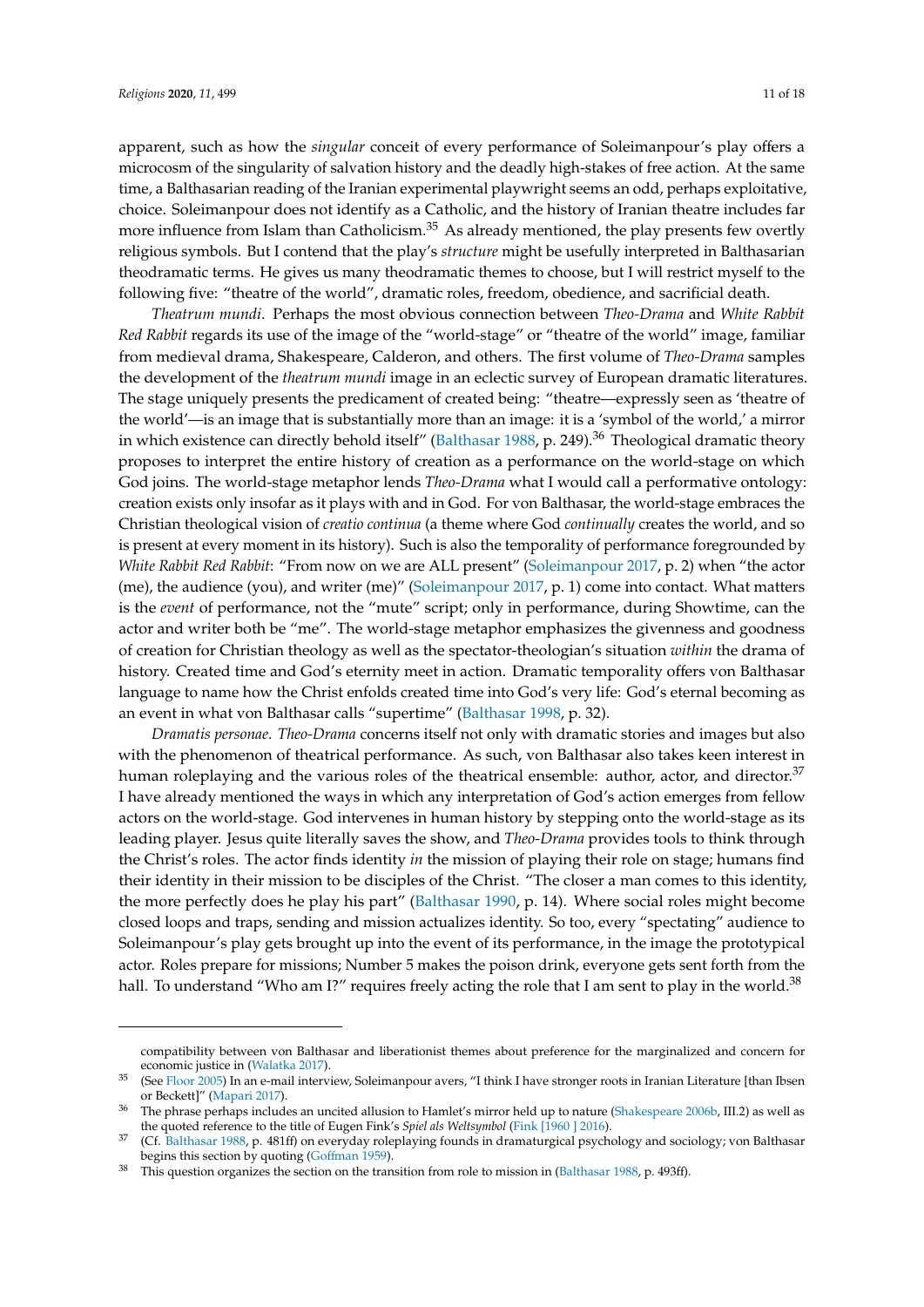At the same time, von Balthasar finds a trinitarian analogy in the logical *procession* of the theatrical roles of author, actor, and director.<sup>39</sup> Chronologically, too, the practice of a separate, off-stage director emerged rather late in theatre history.<sup>40</sup> But the logical procession of theatrical roles demonstrates by analogy points of Christian doctrine and its speculations on the eternal movement of the Trinity. None of the co-equally divine persons can be "older" than another, but their relationships might be logically ordered. I cannot offer a detailed summary of von Balthasar's trinitarian theology here as it is so central to his theological project; I will restrict my comments to the triad of author, actor, and director as an analogue to God the Father, God the Son, and God the Holy Spirit.<sup>41</sup> For von Balthasar, understanding the movement of these roles *within* God's triune life (processions) provides the clue as to how to understand their work on the world-stage (missions).<sup>42</sup> The invisible Author-Father acts as the first principle of theatrical movement that *sends* the visible Actor-Son into the world [\(Balthasar](#page-17-0) [1988,](#page-17-0) p. 279). Because God so loves the world, God the Father sends God the Son in a revelatory and free gift *pro nobis,* "for us". The procession-mission functions like the *sending of the word* from the author to the actor in Soleimanpour: "loudly speaking ME ... for YOU" (56).<sup>43</sup> But the Author-Father and Actor-Son share a common will aligned by the Director-Spirit.<sup>44</sup> The Director-Spirit *proceeds* from the ultimate unity of the Author-Father and Actor-Son and assures co-identity between the author and the actor in the performance event. Obviously, the analogical triad of author, actor, and director differs significantly from the Trinity of Father, Son, and Holy Spirit in Christian theology.<sup>45</sup> The former theatrical triad ordinarily implies three persons in three distinct people; the latter theological mystery remains three divine persons who are always already *one* God. In *White Rabbit Red Rabbit,* the author, actor, and director *unite* in the single performance of the play, revealed to and for the audience exclusively in the visible *action* of the actor "for us". Soleimanpour provides another "dramatic resource" for Christological-Trinitarian theodramatics beyond the stylings of theatrical naturalism.

*Freedom*. Drama stages conflict including a contest of wills. The dramatic tension at the center of Christian theology consists in the confrontation between divine and human freedom: God's absolute decision to be in faithful, covenant relationship with the world and the potential for a free human refusal of God's good gifts [\(Balthasar](#page-17-1) [1990,](#page-17-1) pp. 252–53, 301–2).<sup>46</sup> Soleimanpour makes similar space for rejection in his instructions to the actor: if an audience member refuses to play along that role simply changes to another *free* volunteer, "But it is important to maintain the SAME NUMBER!" [\(Soleimanpour](#page-18-0) [2017\)](#page-18-0). Freedom expresses itself through interacting roles. Von Balthasar's dramatic

<sup>&</sup>lt;sup>39</sup> The analysis of authors, actors, and directors appears on [\(Balthasar](#page-17-0) [1988,](#page-17-0) pp. 268–305). Note phrases throughout that resemble trinitarian theology as "This primacy of unity in the author is ontological" [\(Balthasar](#page-17-0) [1988,](#page-17-0) p. 269).

<sup>40</sup> See [\(Balthasar](#page-17-0) [1988,](#page-17-0) p. 298n1), where von Balthasar shows his awareness of this *chronological* procession but chooses to leave it untreated. Similarly, von Balthasar does not theorize other members of the theatre company that stretch beyond the triad: designers, managers, dramaturgs, stagehands.

<sup>41</sup> Von Balthasar's trinitarian imagery is always subtler and rarely so blatant as I here imply. Some moments are more explicit, see [\(Balthasar](#page-17-0) [1988,](#page-17-0) pp. 268–69, 280). I have elsewhere argued that one can map his theatrical triad from *Theo-Drama* first volume directly onto the trinitarian theology that appears in volume three and five. (See [Gillespie](#page-17-27) [2019.](#page-17-27))

<sup>42</sup> The principle that the *procession* gives a clue to *mission* is Thomistic, and it allows von Balthasar to further analyze the coincidence of *person* and *mission* in Jesus the Christ. (See [Scola](#page-18-23) [1995,](#page-18-23) p. 58.)

<sup>43</sup> See also the way Soleimanpour muses about the "private world" of writing "something SIMILAR to a play" [\(Soleimanpour](#page-18-0) [2017,](#page-18-0) p. 3). Drama only becomes a play in its performance by the actor.

 $44$  "Between the dramatic poet and the actor there yawns a gulf that can be bridged only by a third party who will take responsibility for the play's performance, for making it present here and now" [\(Balthasar](#page-17-0) [1988,](#page-17-0) p. 298). The director's role will be to integrate the author and actor: "its whole raison d'être consists in the way it mediates between them" [\(Balthasar](#page-17-0) [1988,](#page-17-0) pp. 298–99).

<sup>45</sup> Difference, especially sexual difference, is a key theme in von Balthasar's theology. Trinitarian procession later becomes explicitly gendered in von Balthasar's *Theo-Drama*. Linn Marie Tonstad finds problems in von Balthasar's active-passive hierarchy that becomes his symbolically sexualized Trinity. For Tonstad, von Balthasar's theology is not only flawed in its construal of the hierarchical relationships between Trinitarian relations, but these missteps concretize in the potential divinization of (worldly) masculinity vis-à-vis the exclusive creatureliness of (worldly) femininity [\(Tonstad](#page-18-24) [2016,](#page-18-24) p. 45).

<sup>46</sup> Theological dramatic theory gives space for the realization of a real encounter between divine-infinite and human-finite freedom: "we must assert that unconditional (divine) freedom in no way threatens the existence of conditional (creaturely) freedom, at whatever historical stage the latter may find itself—whether it is close to the former, alienated from it or coming back to its real self" [\(Balthasar](#page-17-1) [1990,](#page-17-1) p. 119). For a major discussion of these themes [\(Dalzell](#page-17-28) [2000\)](#page-17-28).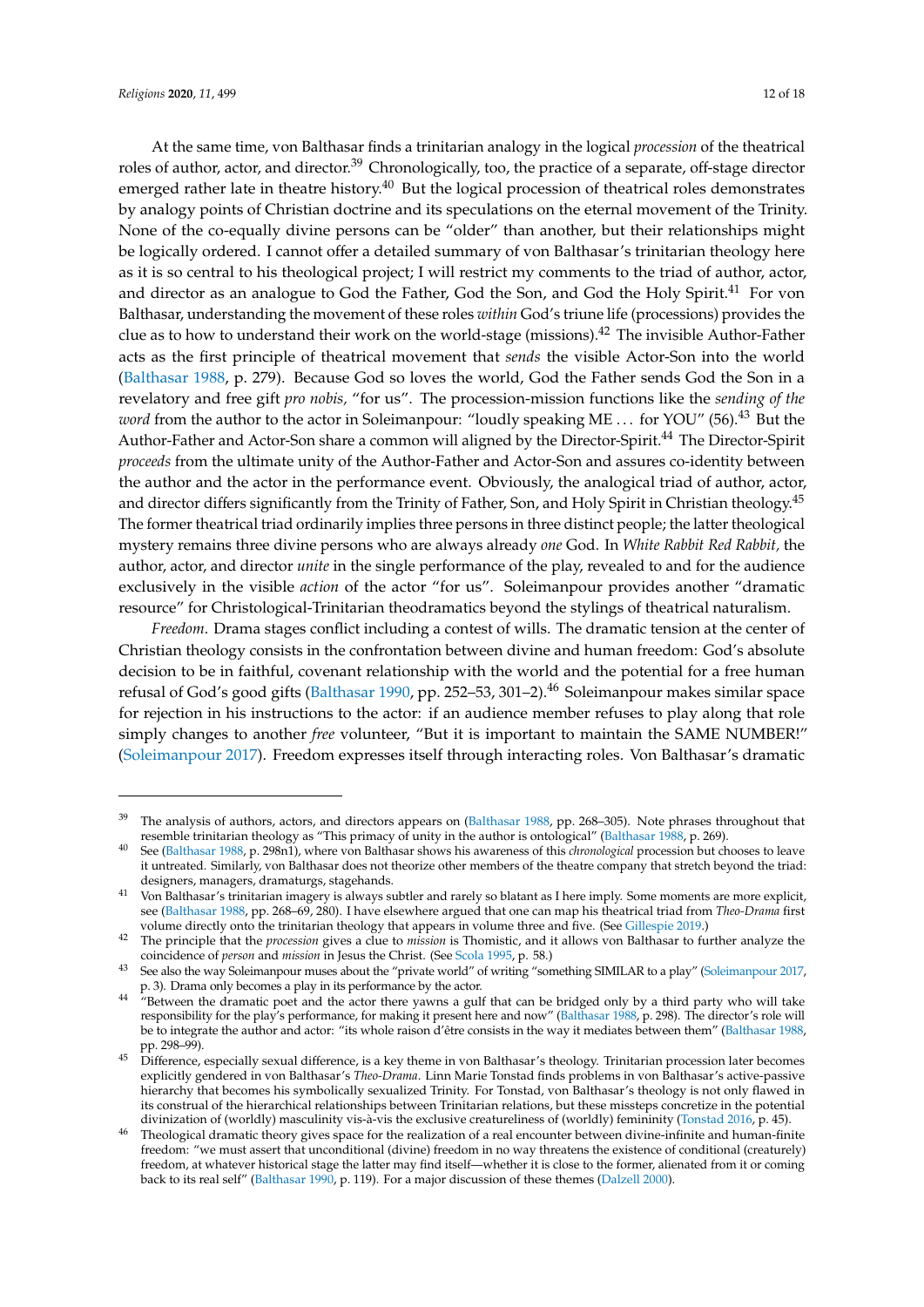language shows this contest playing out across the drama of history to be *freedom-in-relationship* and not some mechanistic tragedy binding God and world to a pre-determined "fate" [\(Balthasar](#page-17-1) [1990,](#page-17-1) p. 196). Human freedom operates like the relational quality of the Trinity; true freedom makes room for others.<sup>47</sup> Therefore, God's will for the world is not like the "fate" of the Greek tragedies but, rather, a call to intimate fellowship, bolder action, and unique importance in the role for each person [\(Balthasar](#page-17-1) [1990,](#page-17-1) p. 296). But where ordinary social roles might become closed loops and traps, missions actualize identity in freedom. Dramatic language highlights the particularity and importance of each human response because freedom, understood theodramatically, reflects the act-quality of God's Triune inner life [\(Balthasar](#page-17-1) [1990,](#page-17-1) p. 256). Freedom becomes dramatic only in action, hence why theodramatics help von Balthasar understand and interpret the God who is an eternal free act of love. Theatre-making requires similar room for free improvisation. A balance between infinite and finite freedom appears in how the actors in *White Rabbit Red Rabbit* make their own free choices that could never have been intended or fated by Soleimanpour's script. The play depends on the freedom for improvisation of its actors: "Honestly, I don't know WHAT this actor is doing" [\(Soleimanpour](#page-18-0) [2017,](#page-18-0) p. 3). The play's author also expresses something that "tastes like FREEDOM" from political and temporal fixedness: drama escapes ordinary finitude insofar as the play and its "timeless travel" through space and time "with no need for a passport" in ways the historical Soleimanpour could not [\(Soleimanpour](#page-18-0) [2017,](#page-18-0) p. 21).

*Obedience*. Divine-infinite freedom calls for human-finite freedom's obedience. So too on stage. The free improvising of *White Rabbit Red Rabbit*'s theatrical realization points to its structural and thematic emphasis on obedience. The play anticipates and requires obedience to the mission of the script. Disobeying the script stops the performance, even though Soleimanpour makes room for improvised jokes and commentary that divert from the printed word. To continue, the text must be freely obeyed. The instructions to the actor include how "You might think you want to add something. If so, that's fine. But tell the audience its yours" [\(Soleimanpour](#page-18-0) [2017\)](#page-18-0). (This might be signaled with a physical choice: at the performance I saw, the actor raised a hand whenever deviating from Soleimanpour's script.) So too, von Balthasar's theology hinges on free obedience to mission. Obedience is "becoming transparent to one's mission" [\(Balthasar](#page-17-0) [1988,](#page-17-0) p. 289). In another sense, however, von Balthasar sees theatrical obedience to be reciprocal: "We must reject any suggestion that would make the actor into the author's servant and equally any that would degrade the author to the level of a mere cobbler of plays for the actor" [\(Balthasar](#page-17-0) [1988,](#page-17-0) p. 283). The Director-Spirit holds freedom and obedience together and works to make the performance interpretation relevant for the present audience.<sup>48</sup> The Actor-Son performs in perfect obedience to the will of the Author-Father. Freedom, then, finds expression in the kenotic obedience of the Christ or Soleimanpour's actors. Even bracketing theological overtones, Soleimanpour's play confounds the assumption that freedom and obedience are contradictions in terms. The improvisatory play of such red rabbits will be both free and obedient at the same time: "MAY GOD SAVE YOU!" [\(Soleimanpour](#page-18-0) [2017,](#page-18-0) p. 24).

*Sacrificial Death*. As von Balthasar writes, "It follows quite naturally that if, obedient to his mission, a person goes out into a world that is not only ungodly but hostile to God, he will be led to the experience of Godforsakenness" [\(Balthasar](#page-17-0) [1988,](#page-17-0) p. 647). The Christ, the Actor-Son, plays a human script that ends in sacrificial death. Like the finale to *White Rabbit Red Rabbit*, obedience to the will of the Author-Father includes the real possibility of death: "infinite freedom appears on the stage in the form of Jesus Christ's 'lowliness' and 'obedience unto death'" [\(Balthasar](#page-17-1) [1990,](#page-17-1) p. 250). The final volume of the *Theo-Drama* makes much of the Christ's willingness to endure the Godforsakenness of

<sup>&</sup>lt;sup>47</sup> The finite freedom of existence consists in the ability to say "I am unique, but only by making room for countless others to be unique" [\(Balthasar](#page-17-1) [1990,](#page-17-1) p. 209).

<sup>48</sup> The director guides the play like the Holy Spirit guides the modern church toward a "valid *aggiornamento*" [\(Balthasar](#page-17-0) [1988,](#page-17-0) p. 303).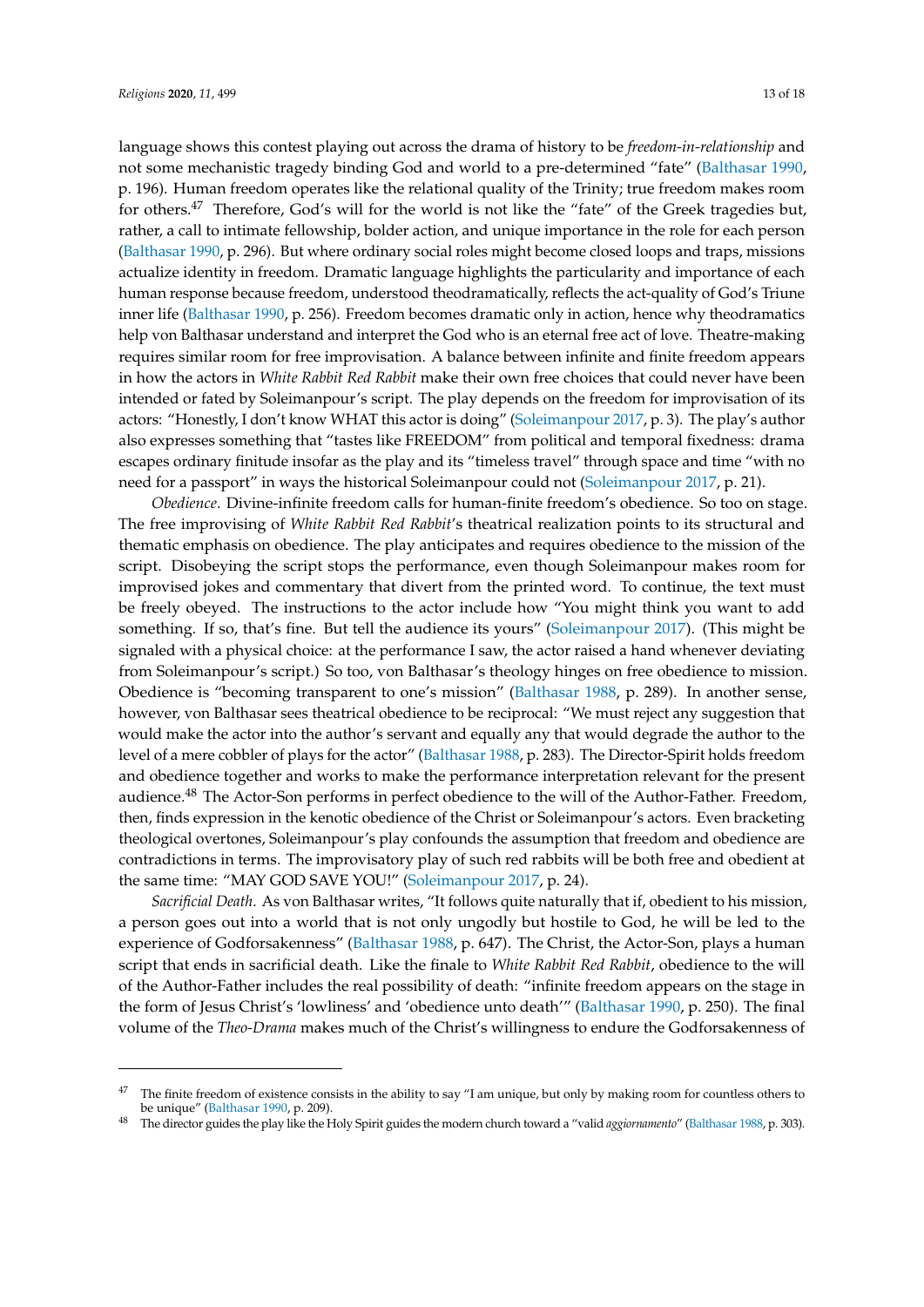rejection on the cross, death, and in descent into hell.<sup>49</sup> The interpretive key for von Balthasar is always the Christ's cry of dereliction and abandonment: "my God, my God, why have your forsaken me" (cf. Psalm 22:1, Mark 15:34, Matt. 27:46). This "total self-giving" over into Godforsakenness by God the Son becomes a divine "super-death", a "radical 'kenosis'" that lets go without holding onto any remainder [\(Balthasar](#page-17-4) [1998,](#page-17-4) p. 84).<sup>50</sup> Theodrama always happens against the horizon of the final act, of sacrifice and death.

For von Balthasar, the Christ's obedience unto death occurs *without* any consoling knowledge of future resurrection. The Christ, as the incarnate Son of God, freely surrenders divinity back to God in solidarity with creatures. Von Balthasar calls this the Christ's "laying up" of his "divine power and glory" with God the Father where he says "this concept only summarizes" the kenotic hymn in Philippians 2 [\(Balthasar](#page-17-4) [1998,](#page-17-4) p. 257).<sup>51</sup> Kenotic "laying up" permits von Balthasar to talk about the Christ's absent foreknowledge of the resurrection because "the Father's presence was so veiled that the Son experienced God-forsakenness" [\(Balthasar](#page-17-4) [1998,](#page-17-4) p. 257). The horror of crucifixion and abandonment and travel into unknown hellish territory would be truly human experiences.<sup>52</sup> Like the actor in *White Rabbit Red Rabbit* who obediently drinks a poisoned draught in deference to the will of the writer, so too does the Christ obediently defer to God the Father's will and drink from a cup that leads to death (cf. Matt. 26:39, Mark 14:36, Luke  $22:42$ ).<sup>53</sup> Parallels abound between the obedience and suicide plot in *White Rabbit Red Rabbit* and the Passion narrative of the Christ's kenotic self-sacrifice. Theodramatics give language to the play's mysterious and risky encounters with the unknown. Like von Balthasar's Jesus, Soleimanpour's actors "lay up" theatrical foreknowledge in solidarity with the audience. The audience disperses like the disciples, newly formed "red rabbits". Soleimanpour's play ends on the Balthasrian "Holy Saturday", and, like von Balthasar, we can only speculate about the actor's inner experience of theatrical forsakenness and "super-death". Even the script suggests that the actor may want to linger and reflect for a moment in the liminal space at the end of the show.

#### **6. Whose Line Is It Anyway?**

With these themes in mind, I conclude with a brief analysis of the unique instance of *White Rabbit Red Rabbit* where I performed as a member of its audience. As part of a gift to a friend, I attended a performance of its off-Broadway run in 2016.<sup>54</sup> This run featured celebrities playing the role of the actor on stage. The contradiction of a singular event in an ongoing commercial run off-Broadway confirms the importance of the play's production history. A single "production" (that is, the same producers—Tom Kirdahy and Devlin Elliott—with the same scenic design and props) could be realized through as

<sup>49</sup> Rejecting God is sinful, so the forsaking of the Son *as sin* by the Father could only be done by God. "This is the central mystery of the theodrama: God's heightened love provokes a heightened hatred that is as bottomless as love itself (John 15:25)" [\(Balthasar](#page-17-4) [1998,](#page-17-4) p. 285).

 $50$  Critics, on both von Balthasar's right and on his left, have cautioned against such swift movement from divine love to trinitarian generation to kenosis to death to descent into hell and its theological and ethical implications, as in [\(Tonstad](#page-18-24) [2016,](#page-18-24) p. 38).

<sup>51</sup> Here, von Balthasar, somewhat controversially, follows language drawn from Adrienne von Speyr's visionary writing. The confusing phrase "laying up"—presented in scare marks in both English and German—is a literal translation of "*Hinterlegung*", a word that carries a range of economic connotations: deposit, escrow, filing, lodgment.

<sup>52</sup> Kenotic "laying up" also refers to the Christ's veiled God-consciousness (in Fredrich Schleiermacher's turn of phrase), including von Balthasar's position that Jesus the Christ did not have access to perfect self-knowledge of himself as the Son of God throughout the experience of the Passion. On Christ's knowledge and mission, see [\(Balthasar](#page-17-2) [1992,](#page-17-2) p. 149ff).

<sup>53</sup> Theodramatic structures, whether in von Balthasar or Soleimanpour, are dangerous precisely in the ways they might be misread in praise of suicide. A poisoned cup also recalls the double suicide at the end of *Romeo and Juliet*, but kenotic self-sacrifice gives over for the sake of another. *Romeo and Juliet*'s ending, some "reconciliation of the hostile families over the dead bodies of their children", receives no endorsement [\(Balthasar](#page-17-0) [1988,](#page-17-0) p. 472). A more theodramatic conclusion—and one that follows Soleimanpour's warning to audience-rabbits who mindlessly obey political and social pressures—includes the mission to *act* differently. Such a take on theatrical suicide appears at the end of Shakespeare's play in the version described in [\(VanZandt Collins](#page-18-25) [2020,](#page-18-25) p. 7).

 $54$  Thanks to Jewelle Bickel for the tickets and to Justin E. Crisp with whom I saw the play and enjoyed much conversation that first formed the ideas in this essay.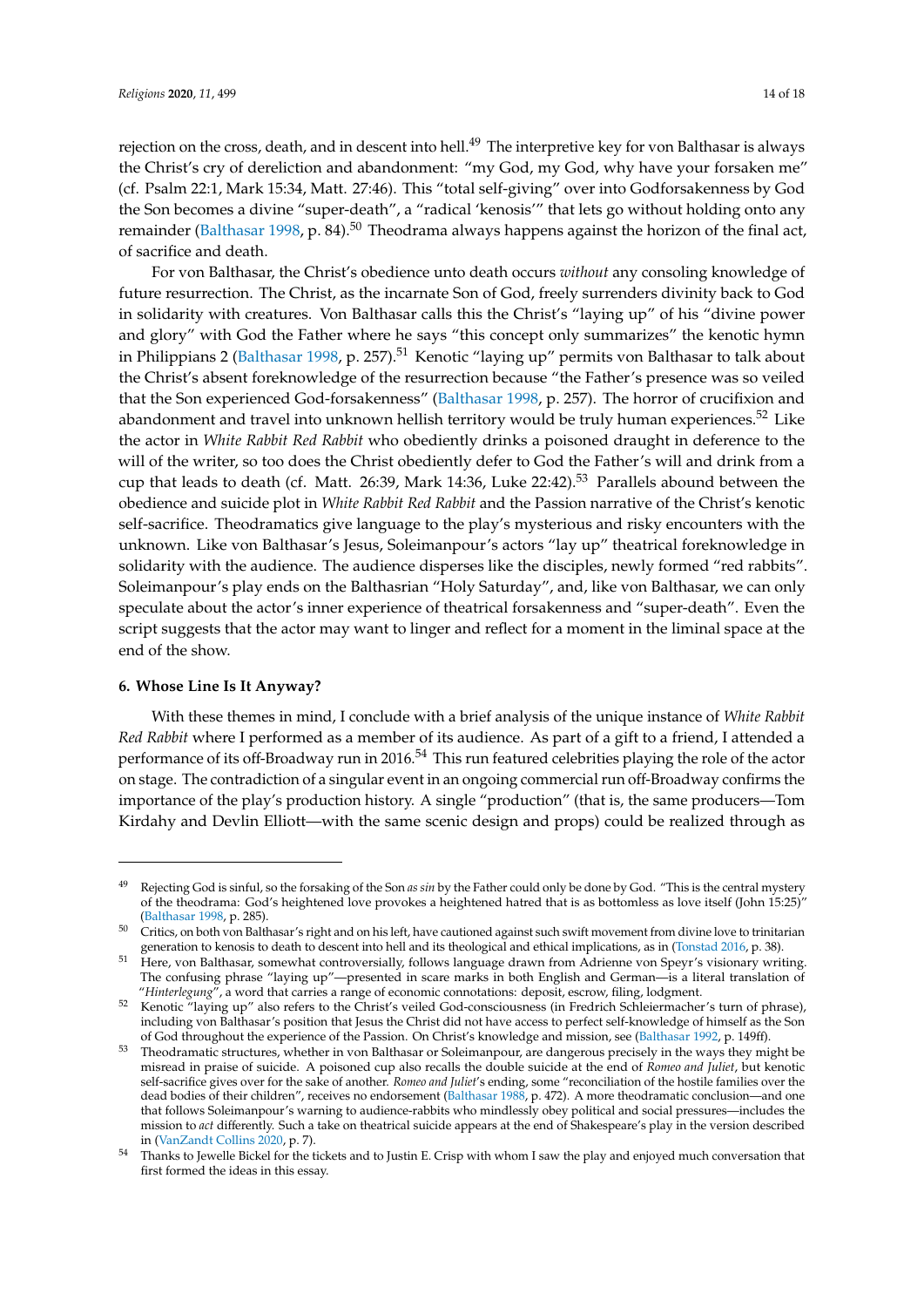many different interpretations of *White Rabbit Red Rabbit* as there were performers and performances. I attended on 4 April 2016, with master improvisor Wayne Brady as our actor. I cannot remember my number (perhaps 34?), but Brady complimented the gusto and volume in my vocal projection.

Meaning cascaded onto the play through free obedience to coincidences unimaginable to the writer. When the day's date was correctly given as 4 April 2016 by a member of the audience, a voice rapidly followed proclaiming something like "the anniversary of Martin Luther King Jr.'s assassination". The date changed the meaning of the play. The Blackness of the actor's body bestowed layers of significance onto Soleimanpour's text previously illegible (at least to me) as racialized. Should the colored rabbits of the title—white and red—point toward something about race? Do its scenes of playful cruelty to animals evoke systemic racism? Brady paused and took stock of the situation. The play (billed as a comedy) generates all sorts of what Ricoeur might call "surplus meaning" in its performance. Brady balanced a night of improvisational silliness with palpable reverence for the play's themes about the *spectacle* of death, self-sacrifice, playful freedom, and obedience. Following the production's established convention to signal when breaking from the script, Brady raised his hand to ask "Do you see what he's saying here?" The play never stopped being funny, but its meditations about the danger of absolute obedience took on specificity in surplus meanings created by the interpretive work of a famous Black actor in the United States guiding his room full of players on *this* anniversary.

One section of Soleimanpour's script enumerates seventeen "ways to commit suicide", perhaps meant to be improvised [\(Soleimanpour](#page-18-0) [2017,](#page-18-0) pp. 46–47). The page can be elongated and played for laughs by miming each item as a theatrical prompt. In some ways, that suicide list in *White Rabbit Red Rabbit* (far from its only reference to self-sacrifice or self-caused death) recapitulates rehearsal improvisation games that heighten melodrama to the point of absurdity. Brady refused to play the suggestions in order to underscore the seriousness of the play's questions. (He made one exception for a slip of the tongue—I cannot remember exactly, perhaps from "hunger strike" to "hunger shark" [\(Soleimanpour](#page-18-0) [2017,](#page-18-0) p. 47)—and consented to improvise death by shark attack. Brady made a hilarious squeaking noise as he donned a mimed "swimming cap".) Brady made no special emphasis to the phrases "hanging" or "provoking the police" in his performance (Soleimanpour's suicide options number seven and seventeen, respectively). But the spectacle of a Black man's death (even if it is "very probably FAKE") to entertain the (predominantly) white audience can turn the focus of theodramatic interpretation. The text connects this singular performance with the moment of composition, but the context of the memory of King's assassination and the persistence of anti-Black racism and violence in the United States situated the play's Showtime in a third crosscurrent of history. As James H. Cone puts it, "The lynching tree is the cross in America" [\(Cone](#page-17-29) [2011,](#page-17-29) p. 158.) The play's freedom for interpretation beyond its textual boundaries finds in this actor, theatrically "poisoned" and sacrificed in obedience to the plot, an image of the lynched Christ.<sup>55</sup> Brady's performance brought, in M. Shawn Copeland's term, enfleshed theological meanings to rupture expectations about the play's theodramatic form [\(Copeland](#page-17-30) [2009\)](#page-17-30).

Performance generates meanings beyond what might be presumed to be intended. These include von Balthasar's presumptions about directors that impose the politics of the present onto drama (or theology).<sup>56</sup> "Now our creaturely becoming has a share in the ineffable 'becoming' of the Divine Being" [\(Balthasar](#page-17-4) [1998,](#page-17-4) p. 131). The play performs its own theatrical inverse of theodramatic reality: the play stages what one dares to hope is a *virtual* (Soleimanpour's "fake") manifestation of the actor's

<sup>&</sup>lt;sup>55</sup> Dolores Williams, by contrast, calls into question the notion of kenotic substitution of the Christ's death for the sake of the world as "surrogacy". Williams critiques the image of surrogacy that rhetorically connects the historical experience of Black women in the United States with Christian theologies of substitutionary atonement. (See [Williams](#page-18-26) [1991,](#page-18-26) p. 9ff.) See also Williams discussion of the rhetorical power of theological symbols in [\(Williams](#page-18-27) [1993\)](#page-18-27).

<sup>&</sup>lt;sup>56</sup> "Here the director meets his hardest task: he must be committed enough to make the play relevant and at the same time civilized enough not to equate this here-and-now relevance with a narrow doctrine of society. The theatre *is* a political reality, in a lofty and noble sense, but it should not be misused for political party propaganda" [\(Balthasar](#page-17-0) [1988,](#page-17-0) p. 303, emphasis original).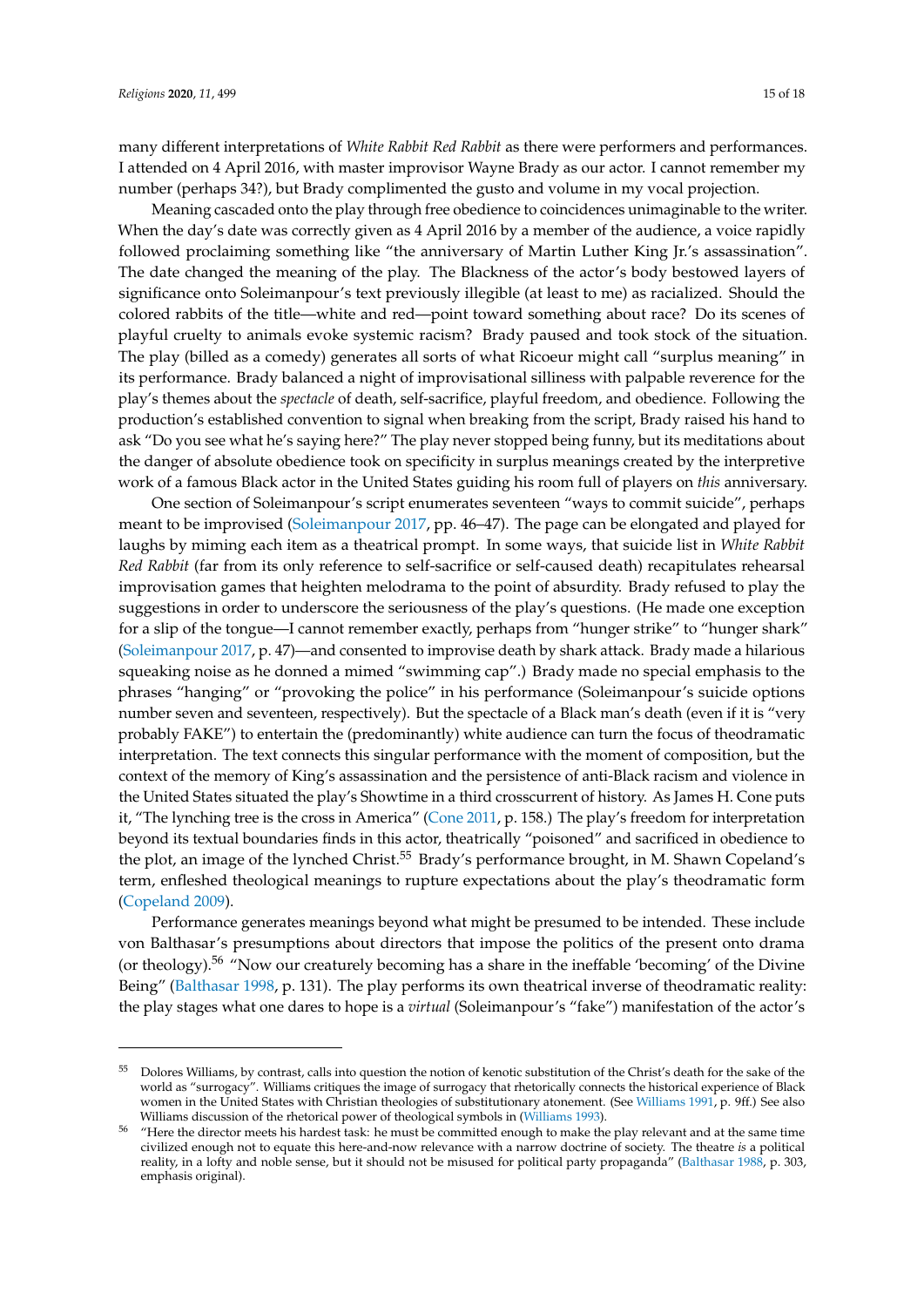forsakenness by the playwright in *potential* self-sacrifice. Dramatic art operates in Soleimanpour to disclose reality in the drama of history. *White Rabbit Red Rabbit* makes present a threat for theatre's madness and violence to become real. But such is the threat of free obedience to *any* script. One never knows for sure until after making choices. The play concludes with an audience exiting while the actor lays *and* lies "dead". Brady remained still, and the room of audience-players departed in a reverential silence usually reserved for the sacred.

Alejandro Garcia-Rivera argues that theological aesthetics in the tradition of von Balthasar can become a means for "lifting up the lowly" (Garcí[a-Rivera](#page-17-31) [1999,](#page-17-31) pp. 187–96).<sup>57</sup> Time and bodies confront Soleimanpour's text to tell complex and ambiguous stories: Iranian political oppression, anti-Blackness in the United States, a cosmic theodrama. *White Rabbit Red Rabbit* questions the closure of theatrical or theological interpretation in obedience to a singular vision of possibility. Brady's improvisation can be one way of enfleshing what Ashon T. Crawley calls "otherwise possibility" [\(Crawley](#page-17-32) [2017\)](#page-17-32).<sup>58</sup> But the singularity of *White Rabbit Red Rabbit* carries with it the melancholy of a loss. Like von Balthasar's notion of the history of the world illumined by the fact of the Christ's incarnation, the play can only be played once as an actor without knowledge of what comes next. Now, with awareness and dramatic irony, the play opens for participation in infinite numbers of *other* credible interpretations. Players return to participate in yet another instantiation of its "eph-hapax" meaning. Anyone who has seen or read the play now can produce it with Soleimanpour's permission included in the script [\(Soleimanpour](#page-18-0) [2017,](#page-18-0) p. 55).<sup>59</sup>

*White Rabbit Red Rabbit* aims for some real connection via the timelessness and spacelessness of words made present. Even after its performance, *White Rabbit Red Rabbit* gestures toward creaturely invitation to resurrected life as something akin to von Balthasar's theology of all creature's ability to participate in the Christ's, the Actor-Son's death. Death's "non-time" has been engulfed by God's eternity.<sup>60</sup> Perhaps it can be better put in the language of Blanchot's "feeling of lightness" of "the infinite opening up?" when writing the experience of a halted execution: "I know, I imagine that this unanalyzable feeling changed what there remained for him of existence. As if the death outside of him could only henceforth collide with the death in him. 'I am alive. No, you are dead''' [\(Blanchot](#page-17-33) [2000,](#page-17-33) pp. 8–9). Blanchot's phrase now applies to Brady (still alive and still working as an actor, at least at the time of my writing, still alive and still working on this essay) and to everyone else complicit in a production of *White Rabbit Red Rabbit*. So too is the confrontation between Blanchot's phrase and the work still left to do for every player in a social drama so tacitly complicit in anti-Black violence. *White Rabbit Red Rabbit* calls attention to present and active bodies, especially those whose surplus meanings fail to obey arbitrary genre expectations. The play's theodramatic Showtime displays religious and theatrical co-present and co-presence to be freeing even if already written: "I did not see you, but in a way, I met you. And I am happy. The end" [\(Soleimanpour](#page-18-0) [2017,](#page-18-0) p. 63).

**Funding:** This research received no external funding.

<sup>57</sup> An experience of the Beautiful—in community—lifts up the lowly because "The aesthetic sign 'calls' the heart to discern original Beauty so that it may orient itself towards a Beautiful end" (Garcí[a-Rivera](#page-17-31) [1999,](#page-17-31) p. 190).

<sup>58</sup> For Crawley, "enfleshment [is] distinct from embodiment . . . enfleshment is the movement to, the vibration of, liberation and this over and against embodiment that presumes a subject of theology, a subject of philosophy, a subject of history" [\(Crawley](#page-17-32) [2017,](#page-17-32) p. 6).

<sup>59</sup> There can be no easy *legal* identification of the play's writer, called Nassim Soleimanpour, and the owner of the play's intellectual property, presumably the same Nassim Soleimanpour. The print version contradicts the play's text; its copyright page asserts "All rights whatsoever in this play are strictly reserved and application for performance etc. should be made ... to Nassim Soleimanpour c/o Oberon Books. No performance may be given ... and not alterations may be made ... without the author's prior written consent". But is such consent not already contained within the play's text?

 $60$  "In his Resurrection, Jesus has already taken the whole of transitory time (including life and death) with him into eternal life which was the source of his constant obedience to the Father's commission. This means he also recapitulated the 'non-time' of the dead. It also means that the Risen One does not live in some 'intermediate time' before the 'end of the world'" [\(Balthasar](#page-17-4) [1998,](#page-17-4) p. 128, with internal references to Adrienne von Speyr). Due diligence notes that while von Balthasar also appeals to the poetics of wideness, he more frequently invokes military-sexual metaphors for God's relationship to the world and its time. For example, "God intends not only to dominate creaturely time from above but to embed it, with all its created reality, in his eternal time" [\(Balthasar](#page-17-4) [1998,](#page-17-4) p. 127).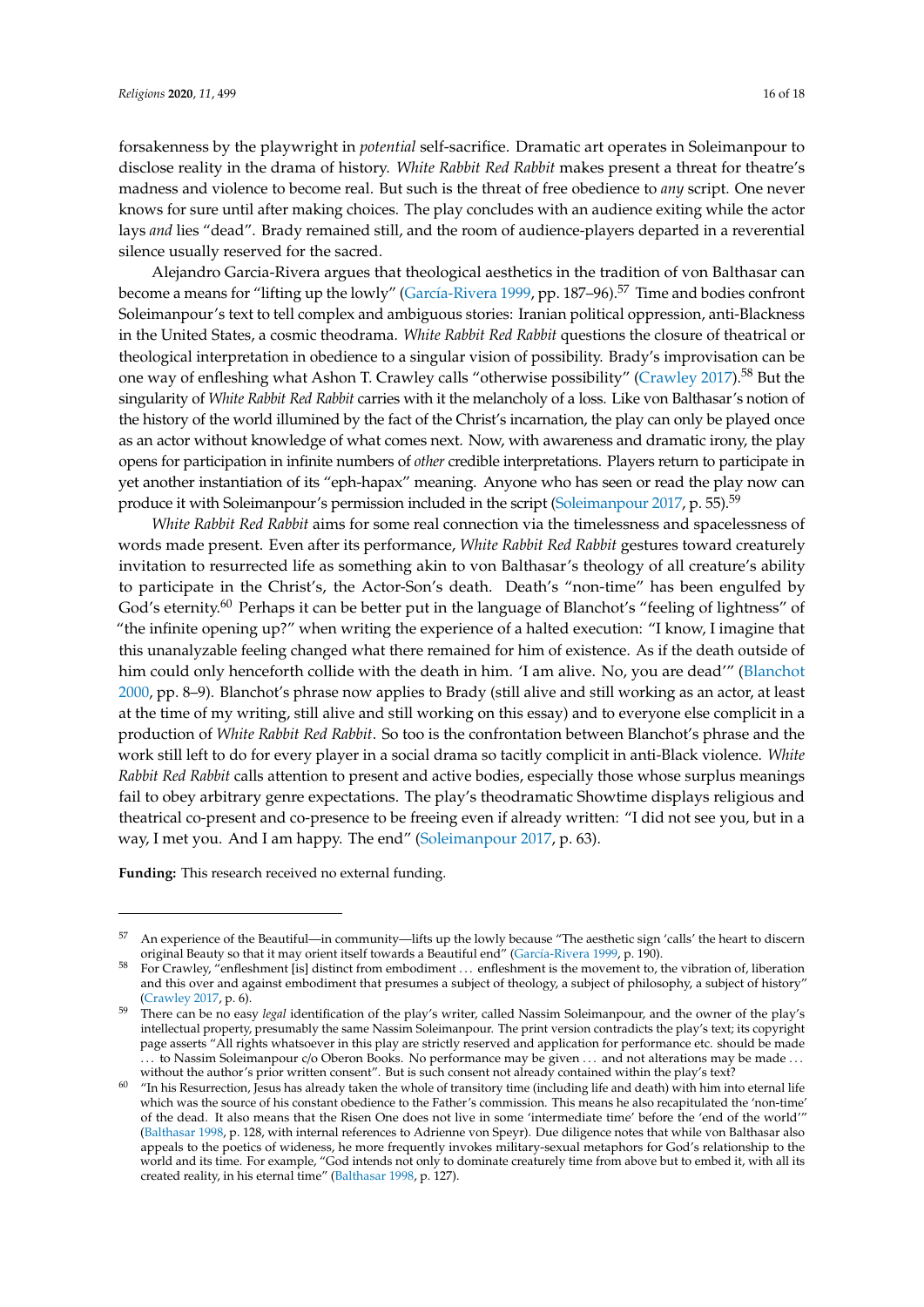**Conflicts of Interest:** The author declares no conflict of interest.

#### **References**

<span id="page-17-6"></span>Balthasar, Hans Urs von. 1973. *Theodramatik I: Prolegomena*. Einseideln: Johannes Verlag.

<span id="page-17-5"></span>Balthasar, Hans Urs von. 1982. *The Glory of the Lord: A Theological Aesthetics, Volume I: Seeing the Form*. Edited by Joseph Fessio S. J. and John Riches. Translated by Erasmo Leiva-Merikakis. San Francisco: Ignatius.

<span id="page-17-0"></span>Balthasar, Hans Urs von. 1988. *Theo-Drama I: Prolegomena*. Translated by Graham Harrison. San Francisco: Ignatius.

<span id="page-17-1"></span>Balthasar, Hans Urs von. 1990. *Theo-Drama II: Dramatis Personae: Man in God*. Translated by Graham Harrison. San Francisco: Ignatius.

- <span id="page-17-2"></span>Balthasar, Hans Urs von. 1992. *Theo-Drama III: Dramatis Personae: Persons in Christ*. Translated by Graham Harrison. San Francisco: Ignatius.
- <span id="page-17-3"></span>Balthasar, Hans Urs von. 1994. *Theo-Drama IV: The Action*. Translated by Graham Harrison. San Francisco: Ignatius.

<span id="page-17-19"></span><span id="page-17-4"></span>Balthasar, Hans Urs von. 1998. *Theo-Drama V: The Last Act*. Translated by Graham Harrison. San Francisco: Ignatius.

Blanchot, Maurice. 1982. *The Space of Literature*. Translated by Ann Smock. Lincoln: University of Nebraska Press.

- <span id="page-17-33"></span>Blanchot, Maurice. 2000. *The Instant of My Death*. Translated by Elizabeth Rottenberg. Edited by Werner Hamacher and David E. Wellbery. Stanford: Stanford University Press.
- <span id="page-17-11"></span>Boal, Augusto. 1985. *Theatre of the Oppressed*. New York: Theatre Communications Group.
- <span id="page-17-18"></span>Bouchard, Larry D. 2011. *Theater and Integrity*. Evanston: Northwestern University Press.
- <span id="page-17-10"></span>Bouchard, Larry D. 2020. Religion and the Limits of Metatheatre in *Our Town* and *Sunday in the Part with George*. *Religions* 11: 94. [\[CrossRef\]](http://dx.doi.org/10.3390/rel11020094)

<span id="page-17-13"></span>Brook, Peter. 2019. *The Empty Space*. New York: Scribner. First published 1968.

- <span id="page-17-20"></span>Carpenter, Anne M. 2015. *Theo-Poetics: Hans Urs von Balthasar and the Risk of Art and Being*. Notre Dame: Notre Dame University Press.
- <span id="page-17-17"></span>Chambers, Claire Marie. 2017. *Performance Studies and Negative Epistemology: Performance Apophatics*. London: Palgrave Macmillan.
- <span id="page-17-29"></span>Cone, James H. 2011. *The Cross and the Lynching Tree*. Maryknoll: Orbis.
- <span id="page-17-30"></span>Copeland, M. Shawn. 2009. *Enfleshing Freedom: Body, Race, and Being*. Minneapolis: Fortress.
- <span id="page-17-32"></span><span id="page-17-28"></span>Crawley, Ashon T. 2017. *Blackpentecostal Breath: The Aesthetics of Possibility*. New York: Fordham University Press.
- Dalzell, Thomas G. 2000. The Dramatic Encounter of Divine and Human Freedom in the Theology of Hans Urs von Balthasar, 2nd ed.Berne: Peter Lang.
- <span id="page-17-25"></span><span id="page-17-8"></span>Dox, Donalee. 2016. *Reckoning with the Spirit in the Paradigm of Performance*. Ann Arbor: University of Michigan Press.
- Fink, Eugene. 2016. *Play as Symbol of the World*. Translated by Ian Alexander Moore, and Christopher Turner. Bloomington: Indiana University Press. First published 1960.
- <span id="page-17-24"></span>Floor, Willem. 2005. *The History of Theater in Iran*. Washington: Mage.
- <span id="page-17-21"></span>Frost, Anthony, and Ralph Yarrow. 2007. *Improvisation in Drama*, 2nd ed. New York: Palgrave Macmillan.
- <span id="page-17-15"></span>Gadamer, Hans-Georg. 1989. *Truth and Method*, rev. ed. Translated by Joel Weinsheimer, and Donald G. Marshal. New York: Continuum.

<span id="page-17-31"></span>García-Rivera, Alejandro. 1999. *The Community of the Beautiful: A Theological Aesthetics*. Collegeville: Liturgical Press.

- <span id="page-17-27"></span>Gillespie, Charles A. 2019. Drama Alone is Credible: Hans Urs von Balthasar and the Interpretive Work of Theatre and Performance in Twentieth-Century Christian Thought. Ph.D. dissertation, University of Virginia, Charlottesville.
- <span id="page-17-12"></span>Gioia, Michael. 2016. EXCLUSIVE: 17 Outrageous Moments from the Run of *White Rabbit Red Rabbit*. *Playbill*. December 19. Available online: https://www.playbill.com/article/[exclusive-17-outrageous-moments-from](https://www.playbill.com/article/exclusive-17-outrageous-moments-from-the-run-of-white-rabbit-red-rabbit)[the-run-of-white-rabbit-red-rabbit](https://www.playbill.com/article/exclusive-17-outrageous-moments-from-the-run-of-white-rabbit-red-rabbit) (accessed on 10 February 2020).
- <span id="page-17-26"></span><span id="page-17-9"></span>Goffman, Erving. 1959. *Presentation of Self in Everyday Life*. Garden City: Doubleday.
- Grimes, Ronald L. 2014. *The Craft of Ritual Studies*. Oxford: Oxford University Press.
- <span id="page-17-16"></span>Hart, Kevin. 2004. *The Dark Gaze: Maurice Blanchot and the Sacred*. Chicago: University of Chicago Press.

<span id="page-17-14"></span>Huizinga, Johann. 1950. *Homo Ludens: A Study of the Play-Element in Culture*. New York: Roy. First published 1944.

<span id="page-17-23"></span>Kapp, Volker, Helmuth Kiesel, and Klaus Lubbers, eds. 2000. *Theodramatik und Theatralität: Ein Dialog mit dem Theaterverstandnis von Hans Urs von Balthasar*. Berlin: Duncker & Humblot.

<span id="page-17-22"></span>Kilby, Karen. 2012. *Balthasar: A (Very) Critical Introduction*. Grand Rapids: Eerdmans.

<span id="page-17-7"></span>Kushner, Tony. 2004. *Homebody*/*Kabul*. New York: Theatre Communications Group.